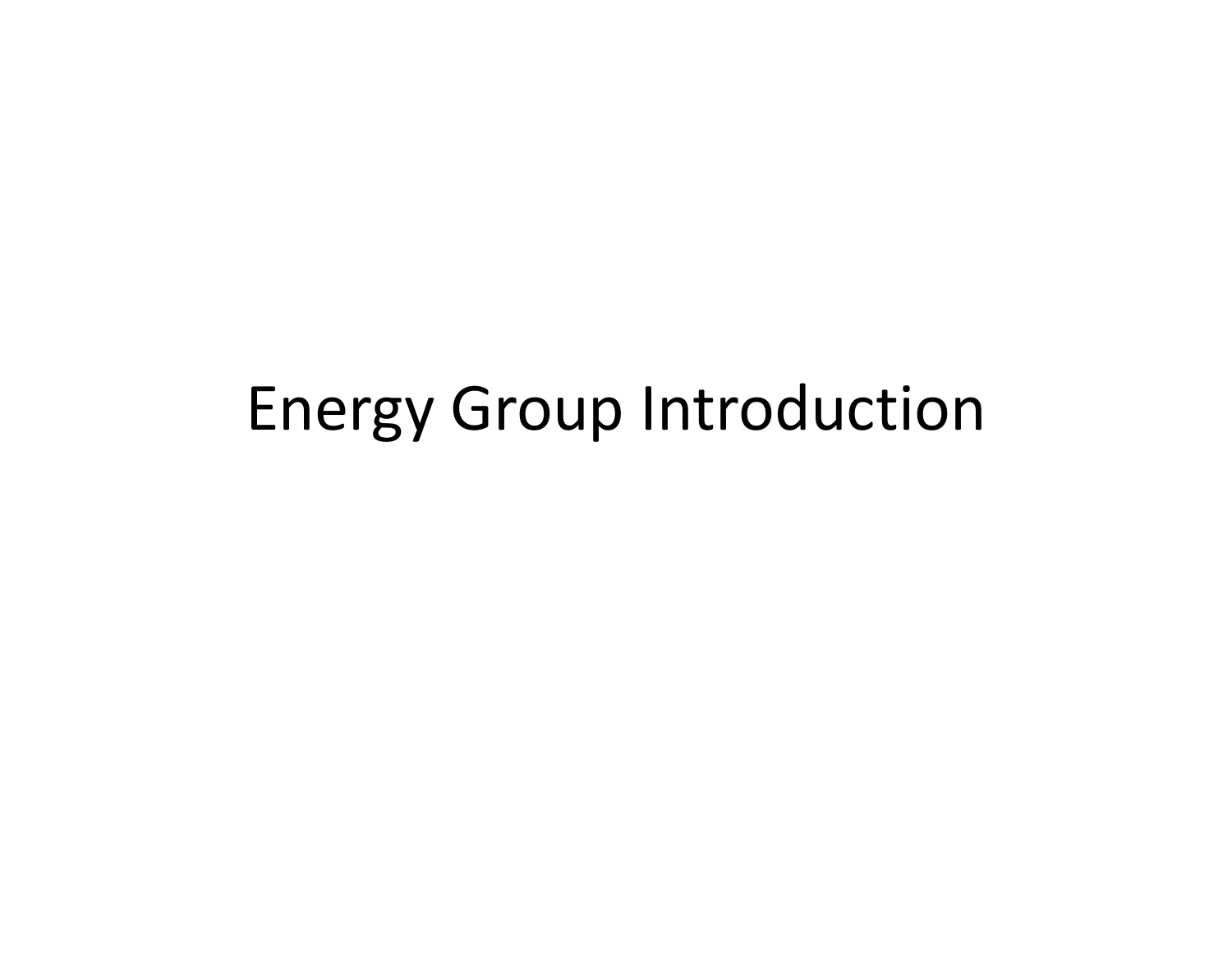# Study Goal & Key Questions

- Goals: (1) To evaluate alternative policy instruments for achieving the Kyoto targets; and (2) to understand the sensitivity of these results to other structural features and the analysis time horizon
- Question 1:What are the welfare impacts of
	- Carbon tax alternative? (Group 1)
	- Changes to existing FF tax rates? (Group 2)
	- $-$  Coalition expansion under quota system? (Group 3)
- Question 2: What is the sensitivity of policy results above to assumptions about the elasticity of substitution in electricity production?(Group 4)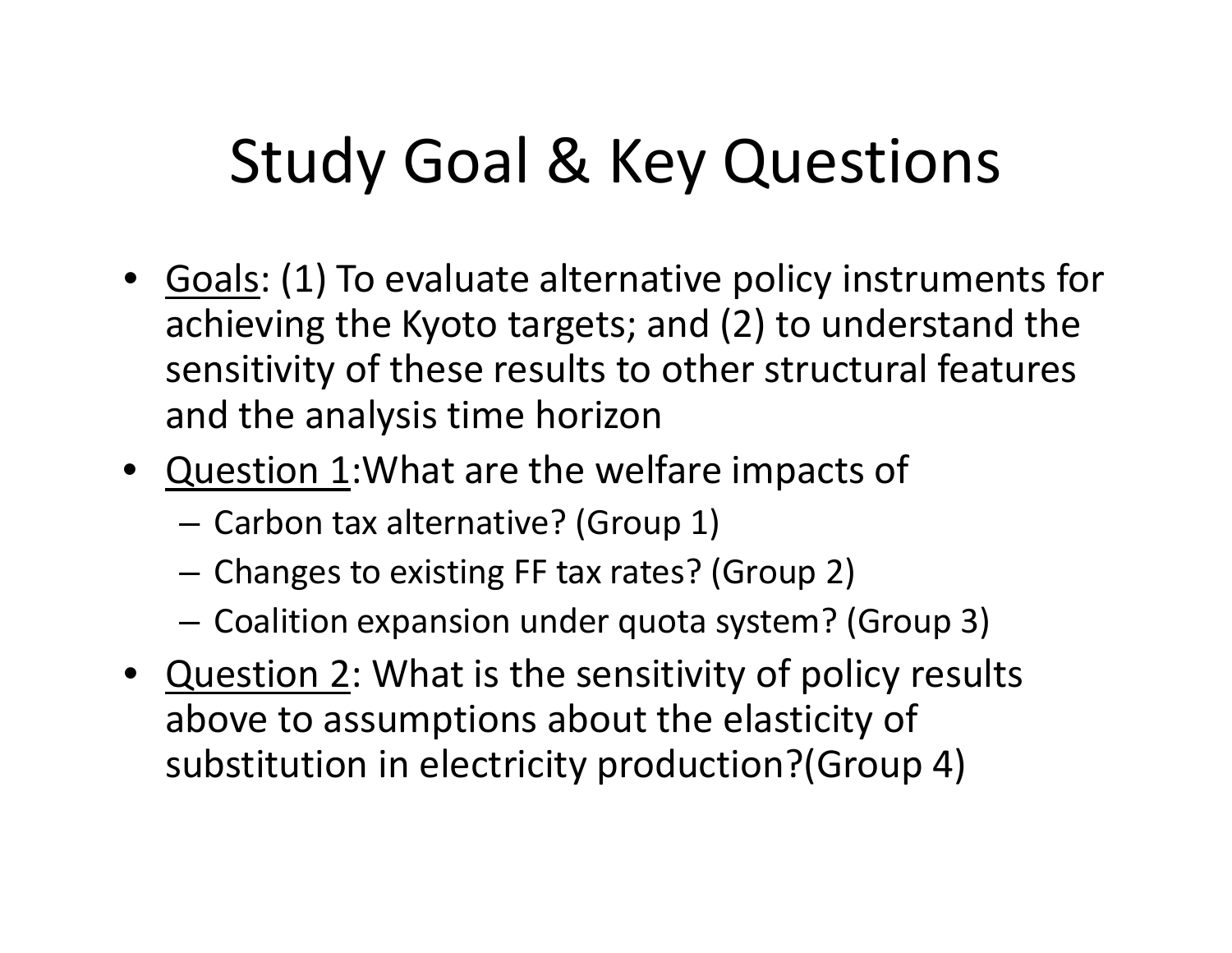## Introduction to the Kyoto Protocol

- A protocol to the UN Framework Convention on Climate Change (UNFCCC); purpose of the latter is to stabilize GHG concentrations in the atmosphere to avoid "dangerous interference" with the climate system
- Industrialized (Annex I) countries who ratified the protocol agreed to adopt specific emissions reduction targets (with <sup>a</sup> global target benchmarked to 1990 levels)
- In this version of GTAP‐E, starting point was global emissions reductions of ~15% relative to 1997, with varying levels of trading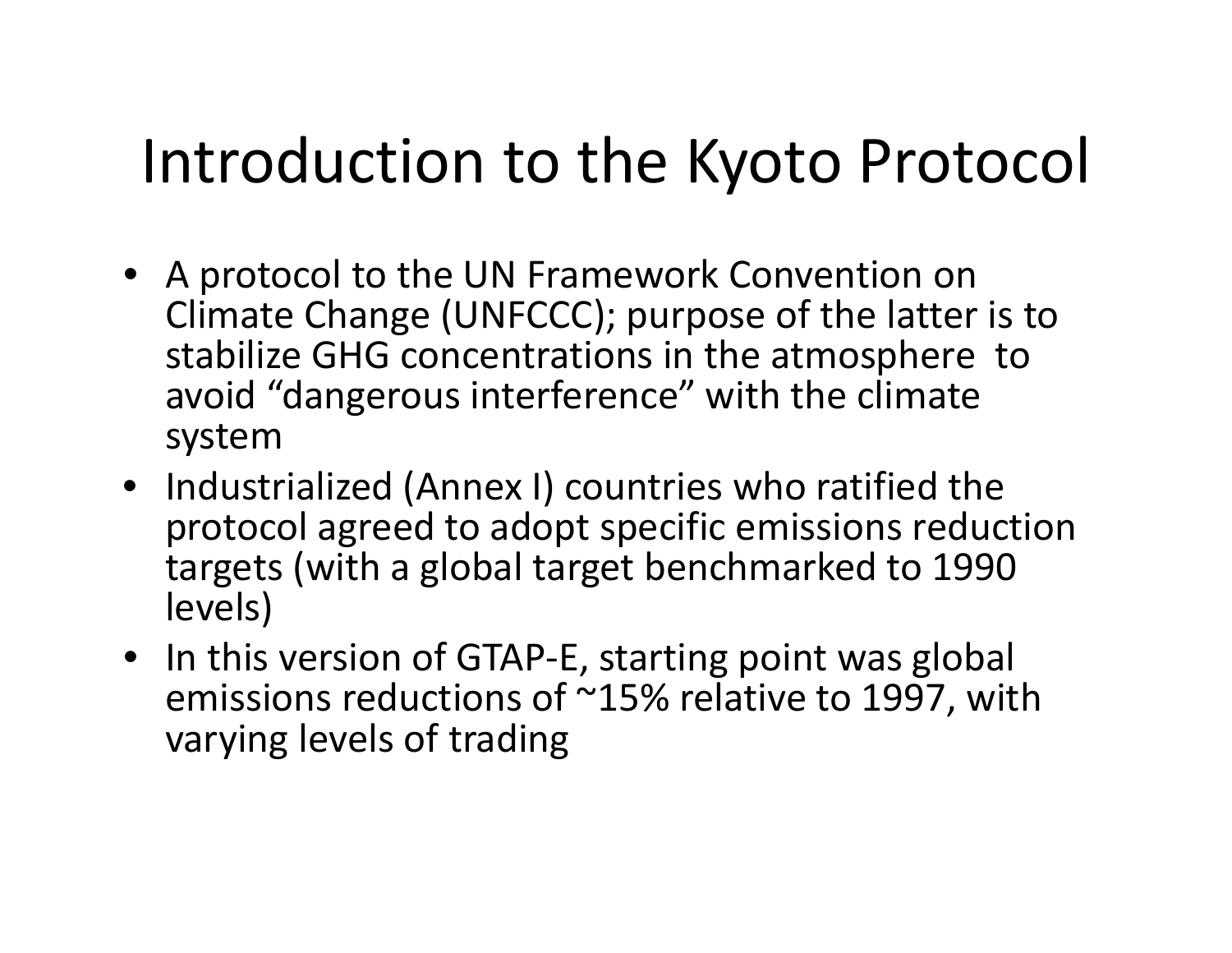# Original GTAP Production Structure

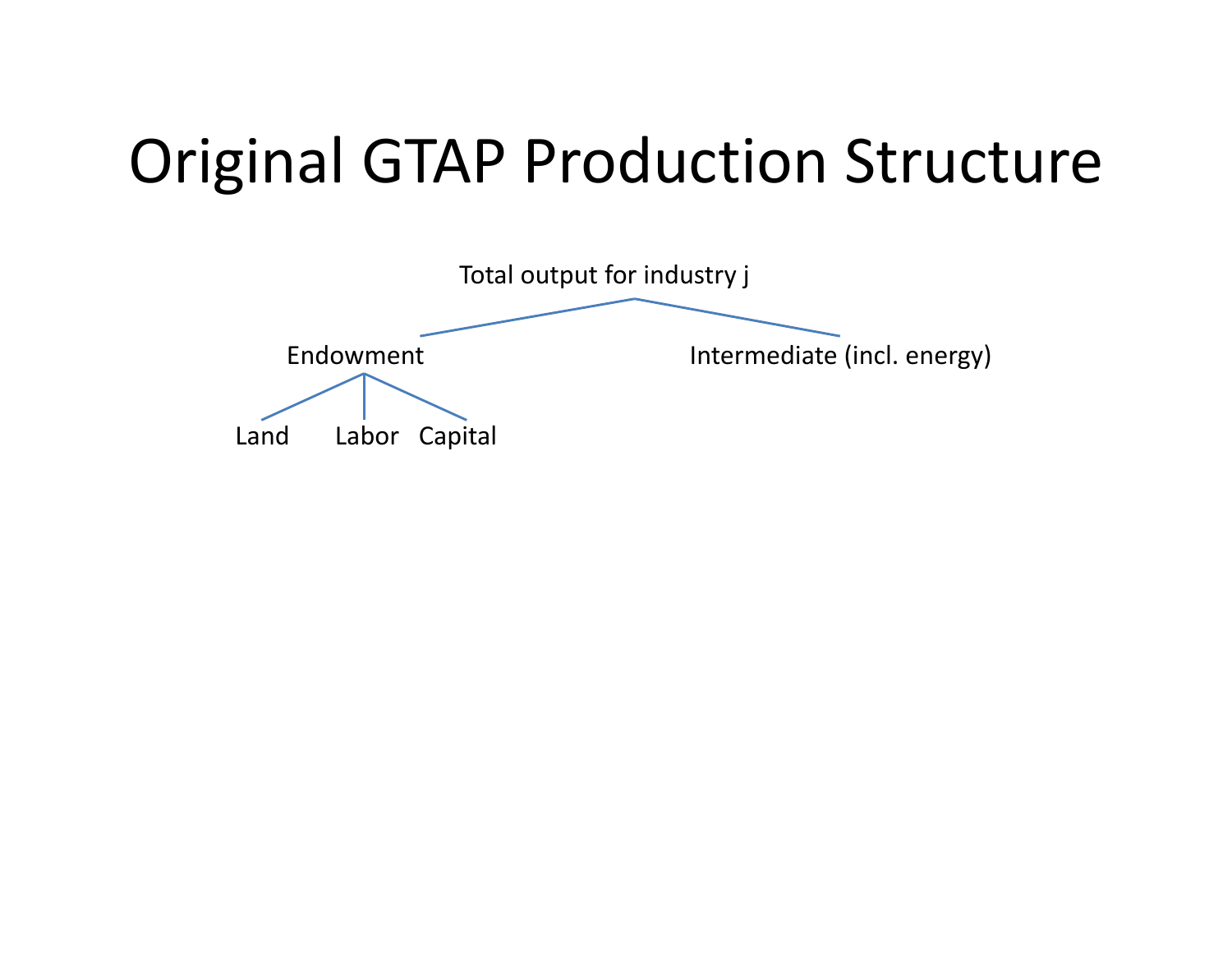## Our Tool: Introduction to GTAP‐E

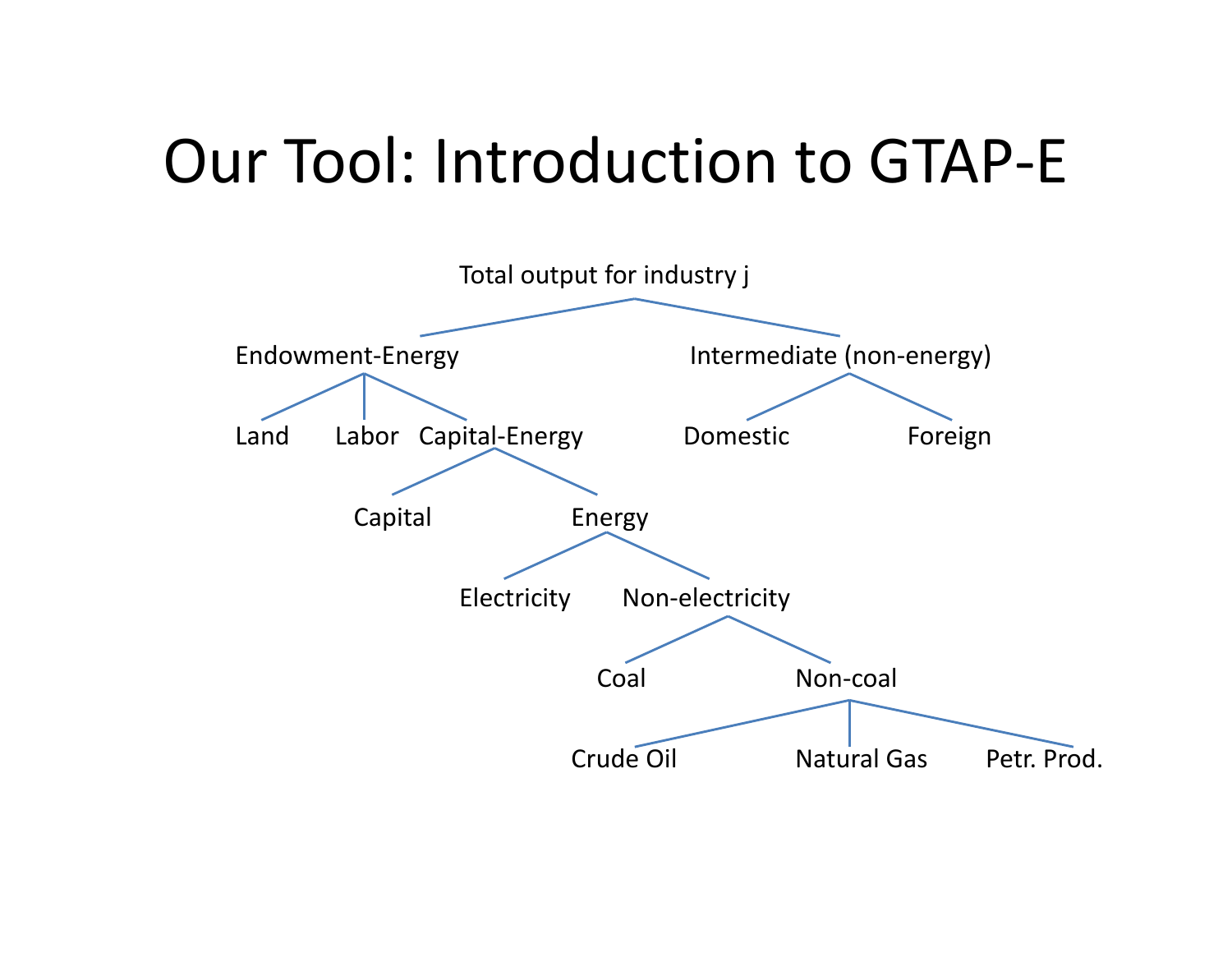# Group 1: Carbon Tax Extension

Francisco del Pozo and Young Gui Kim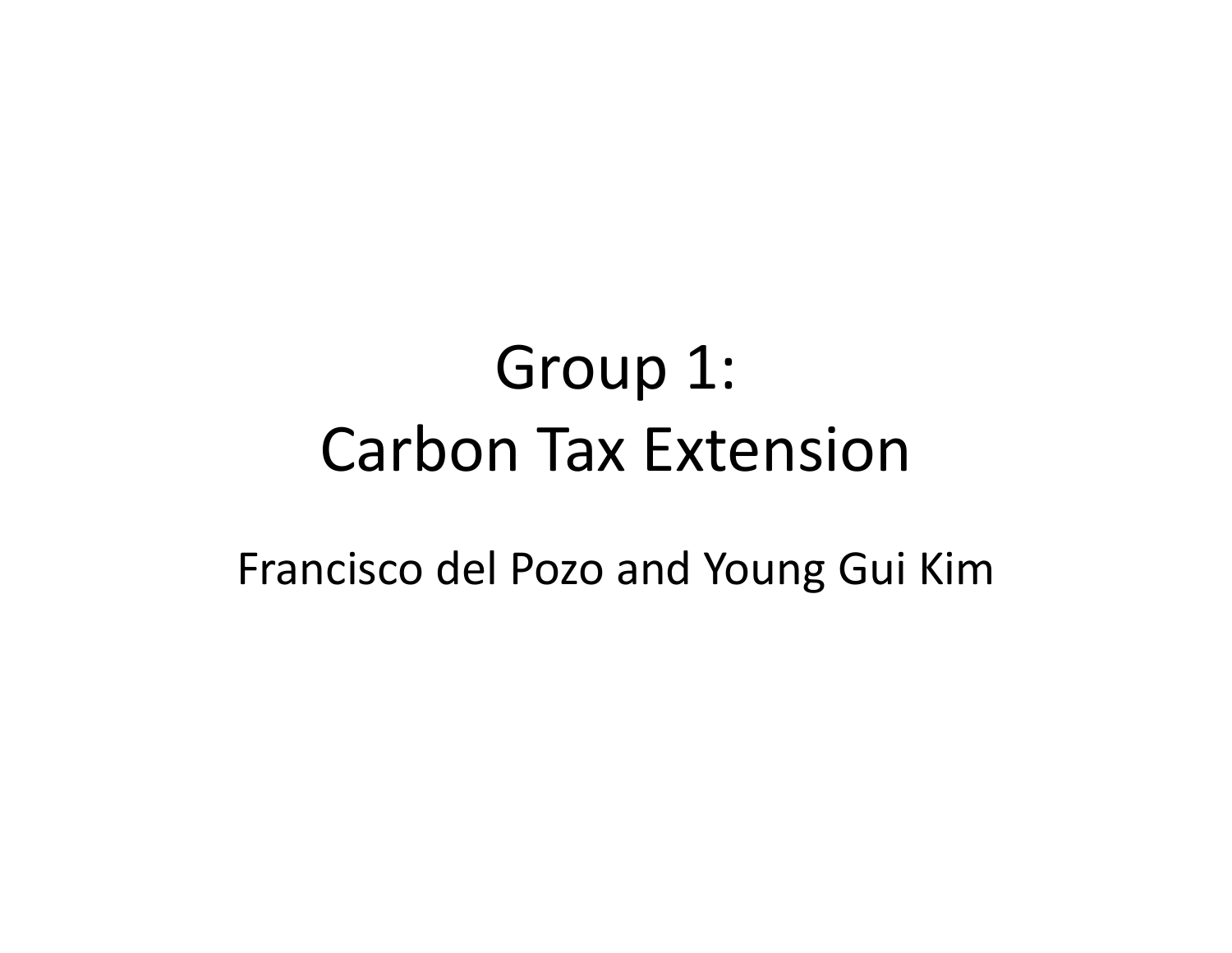• Background: In Kyoto protocol some countries (Annex1) set binding targets to reduce Greenhouse gas (GHG).

• Simulation results: Kyoto protocol achieves reduction in CO2 emission by 13.57% and common nominal trading price is \$28.78 with worldwide emission trading.

• Problem: Lack of world wide commitment on GHG reduction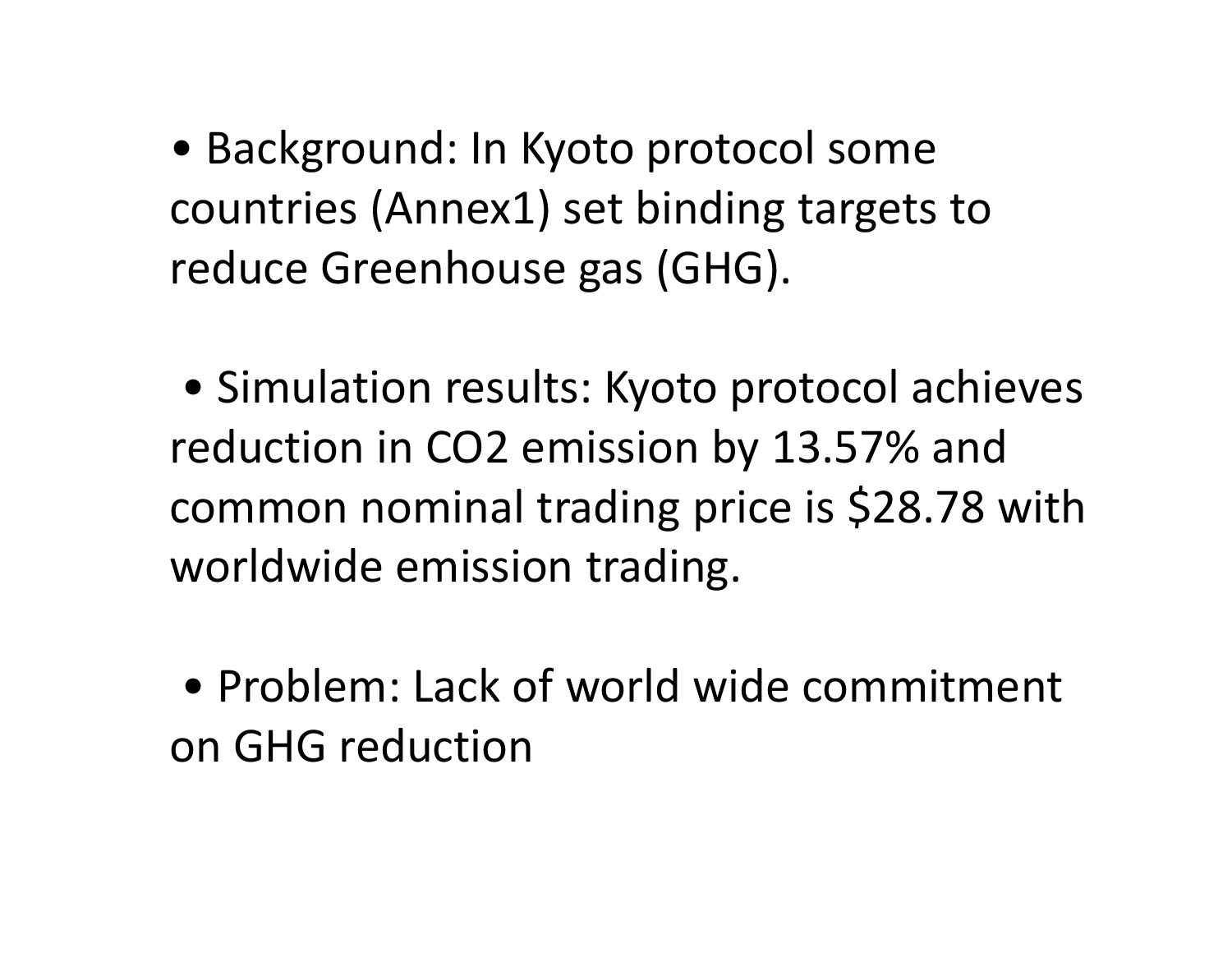• Explore option: Drop on Carbon quota of (some countries )and impose carbon tax (to all countries)

• Questions:

1) How much free riders got benefits from emission trading under Kyoto protocol?

2) If we achieve the same reduction in CO2 emission with carbon tax, what happens? (Now emission is not <sup>a</sup> free!)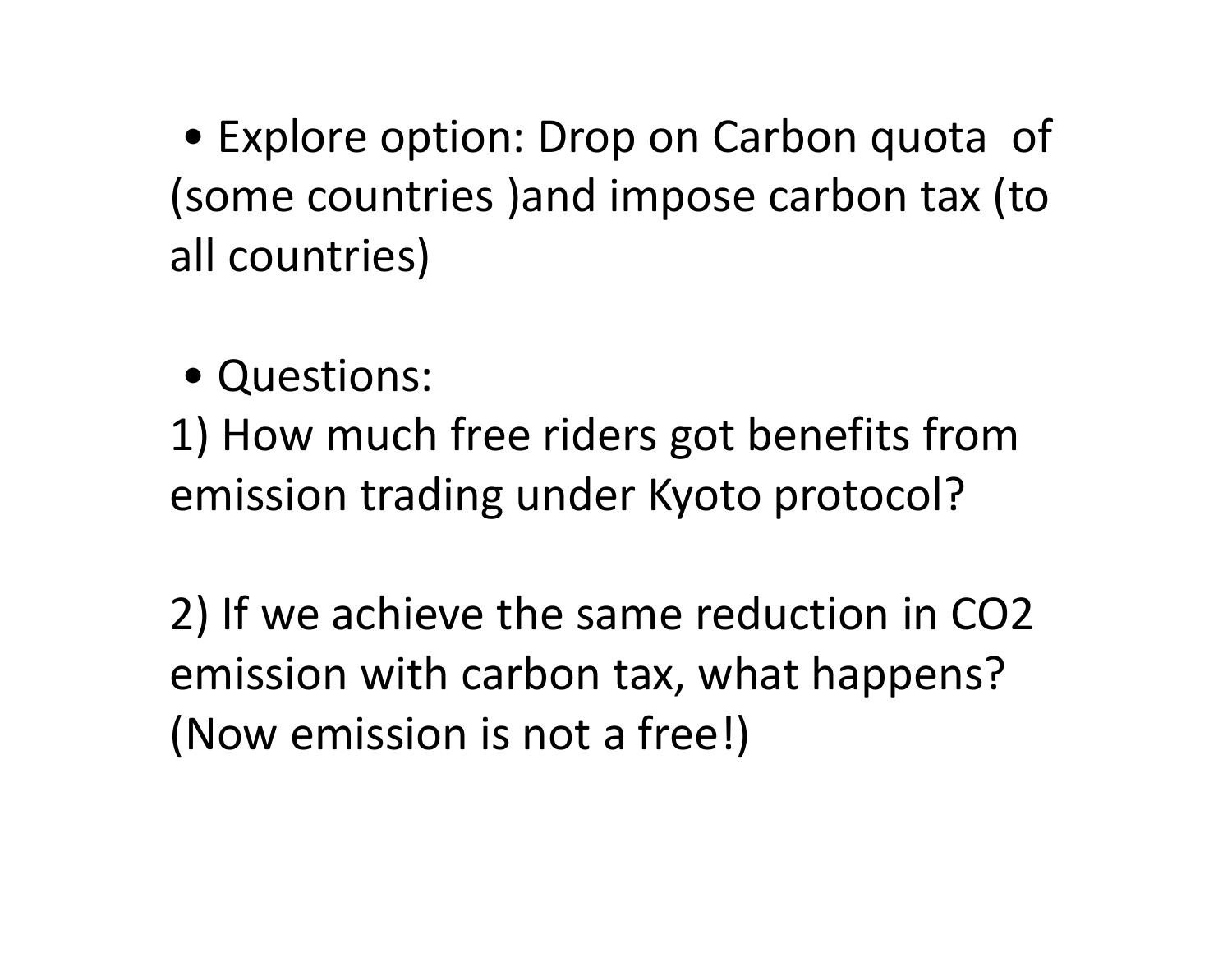• Gains from changing quota option by carbon tax (burden sharing) achieving 13.57% of GHG reduction with worldwide emission trading

• Shock *to achieve the same level of reduction*:Shock NCTAXB("world") <sup>=</sup> 28.782425;

*NCTAXB= nominal carbon tax rate (current USD per ton of carbon)*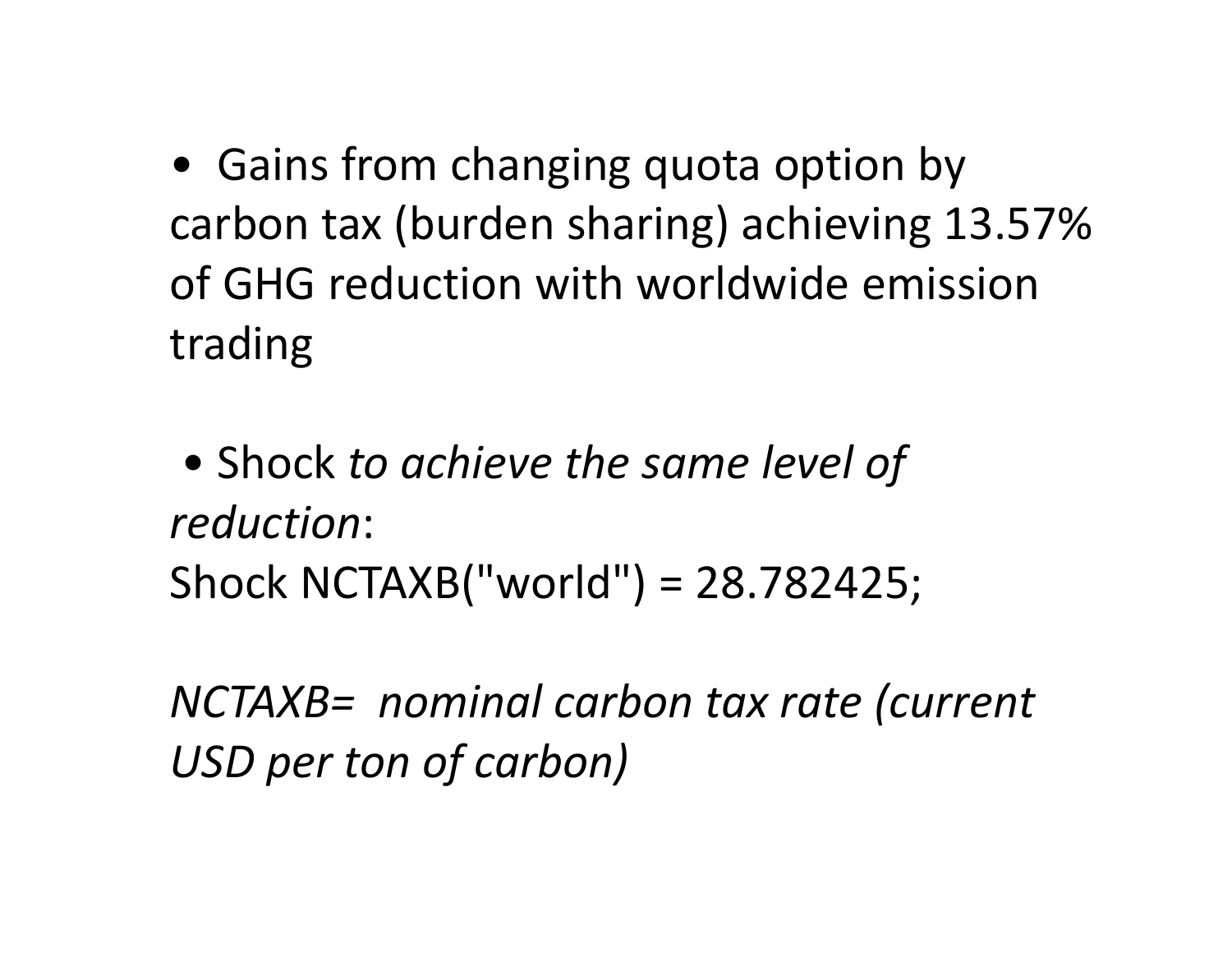• Closure :

swap cgdslack <sup>=</sup> DBALCAR; swap DBALCAR("row") <sup>=</sup> cgdslack("row");  $swap$  RCTAXB = NCTAXB;

*cgdslack=* slack variable for qcgds *qcgds=output of capital goods sector DBALCAR= change in ratio of current account balance to regional income*

*First 2 swap: to allow emissions trading Last swap: to make NCTAXB to be exogenous*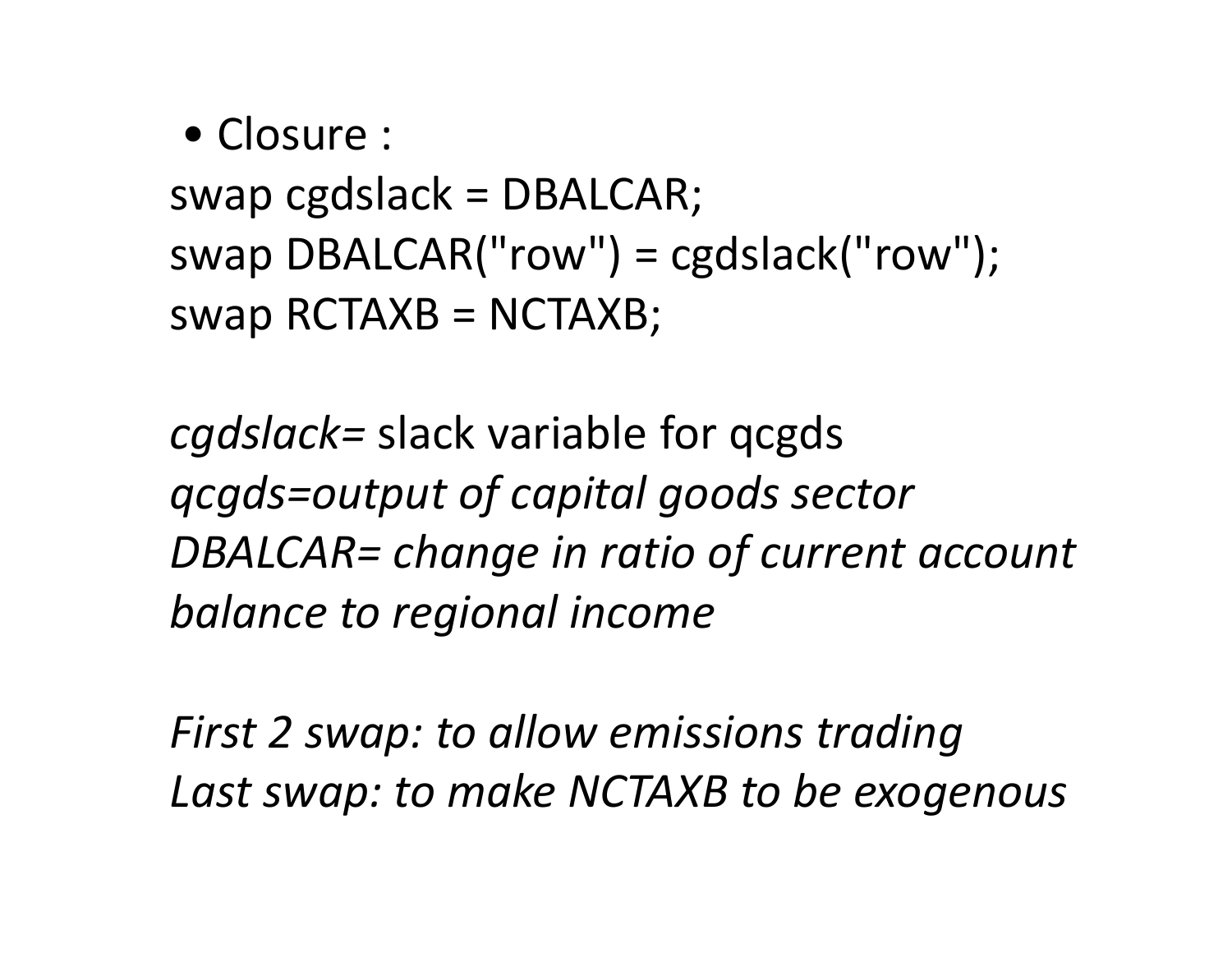#### • Results (reduction in CO2 emission, %)

|                    | Kyoto      | <b>Carbon Tax</b> |
|--------------------|------------|-------------------|
| <b>USA</b>         | $-12.34$   | $-12.25$          |
| <b>IEU</b>         | $-5.88$    | $-5.83$           |
| <b>IEEFSU</b>      | $-12.76$   | $-12.92$          |
| <b>JPN</b>         | $-6.37$    | $-6.31$           |
| RoA1               | $-9.20$    | $-9.15$           |
| <b>IEEX</b>        | $-7.23$    | $-7.25$           |
| <b>CHIND</b>       | $-32.57$   | $-32.81$          |
| RoW                | $-8.46$    | $-8.48$           |
| NCTAXB (USD)       | 28.78      | 28.78             |
| World Emission (%) | $-13.569$  | $-13.599$         |
| World EV (mil USD) | $-18987.3$ | $-18500.43$       |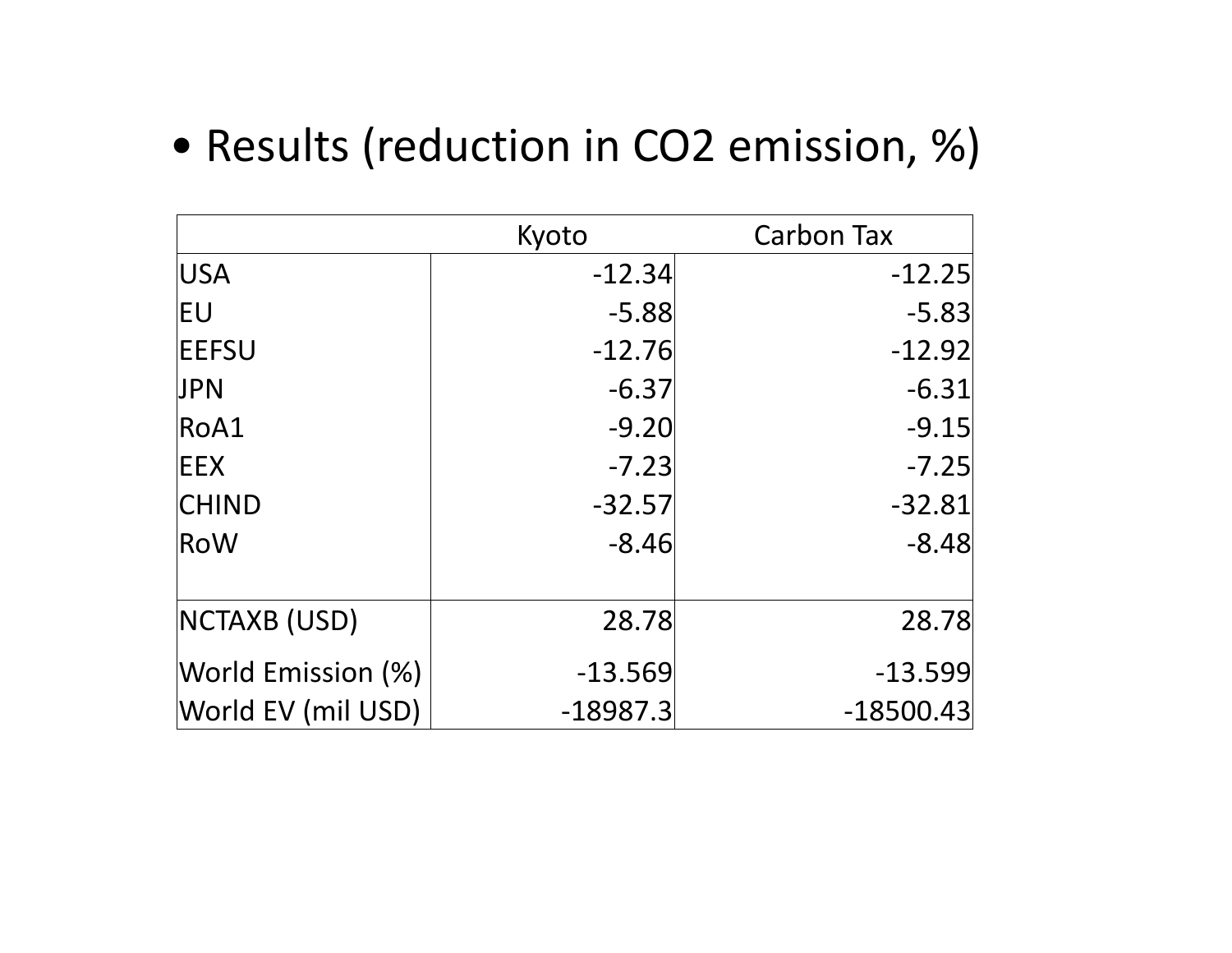#### • Results (Welfare decomposition, million USD)

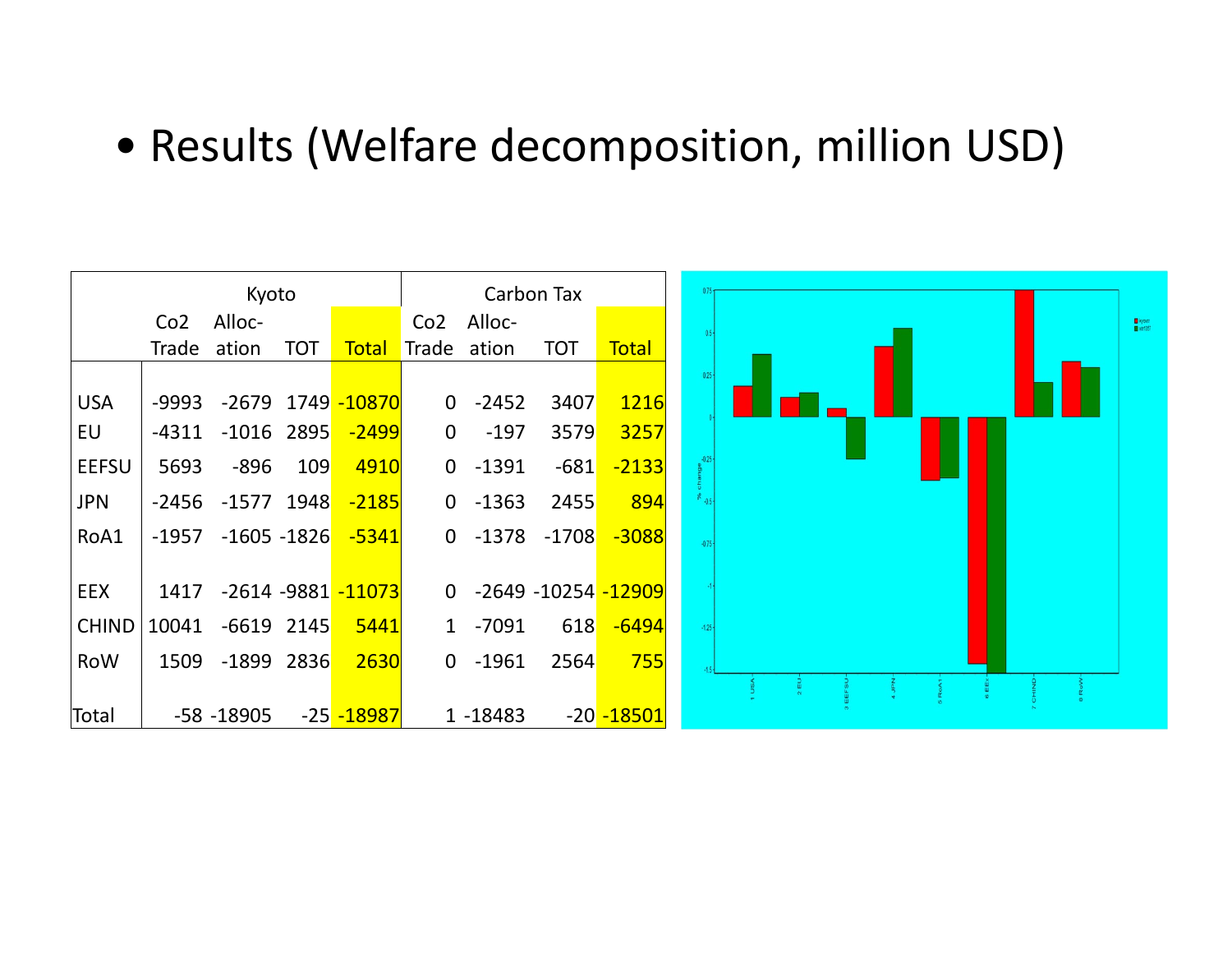#### • Results (Macroeconomic Effects, %)

|               | Kyoto                    |  |                     |                                                  | Carbon Tax      |             |
|---------------|--------------------------|--|---------------------|--------------------------------------------------|-----------------|-------------|
|               |                          |  |                     | Welfare TOT VGDP Welfare TOT                     |                 | <b>VGDP</b> |
| <b>USA</b>    | $-0.151$ 0.184 0.507     |  |                     | $0.017$ $0.372$                                  |                 | 0.670       |
| EU            | $-0.036$ $0.117$ $0.553$ |  |                     | $0.047$ 0.145                                    |                 | 0.572       |
| <b>IEEFSU</b> |                          |  |                     | $0.649$ $0.052$ $0.818$ $-0.282$ $-0.251$        |                 | 0.259       |
| <b>JPN</b>    |                          |  |                     | $-0.060$ $0.421$ $0.579$ $0.024$ $0.528$ $0.637$ |                 |             |
| RoA1          |                          |  |                     | $-0.399 -0.382$ $0.150$ $-0.231 -0.363$ $0.223$  |                 |             |
| <b>EEX</b>    |                          |  |                     | $-0.525 -1.469 -0.221$ $-0.612 -1.523$ $-0.293$  |                 |             |
| <b>CHIND</b>  |                          |  | 0.480 0.755 0.897   | $-0.573$ $0.208$                                 |                 | 0.112       |
| <b>RoW</b>    |                          |  | $0.106$ 0.329 0.733 |                                                  | $0.030$ $0.297$ | 0.662       |

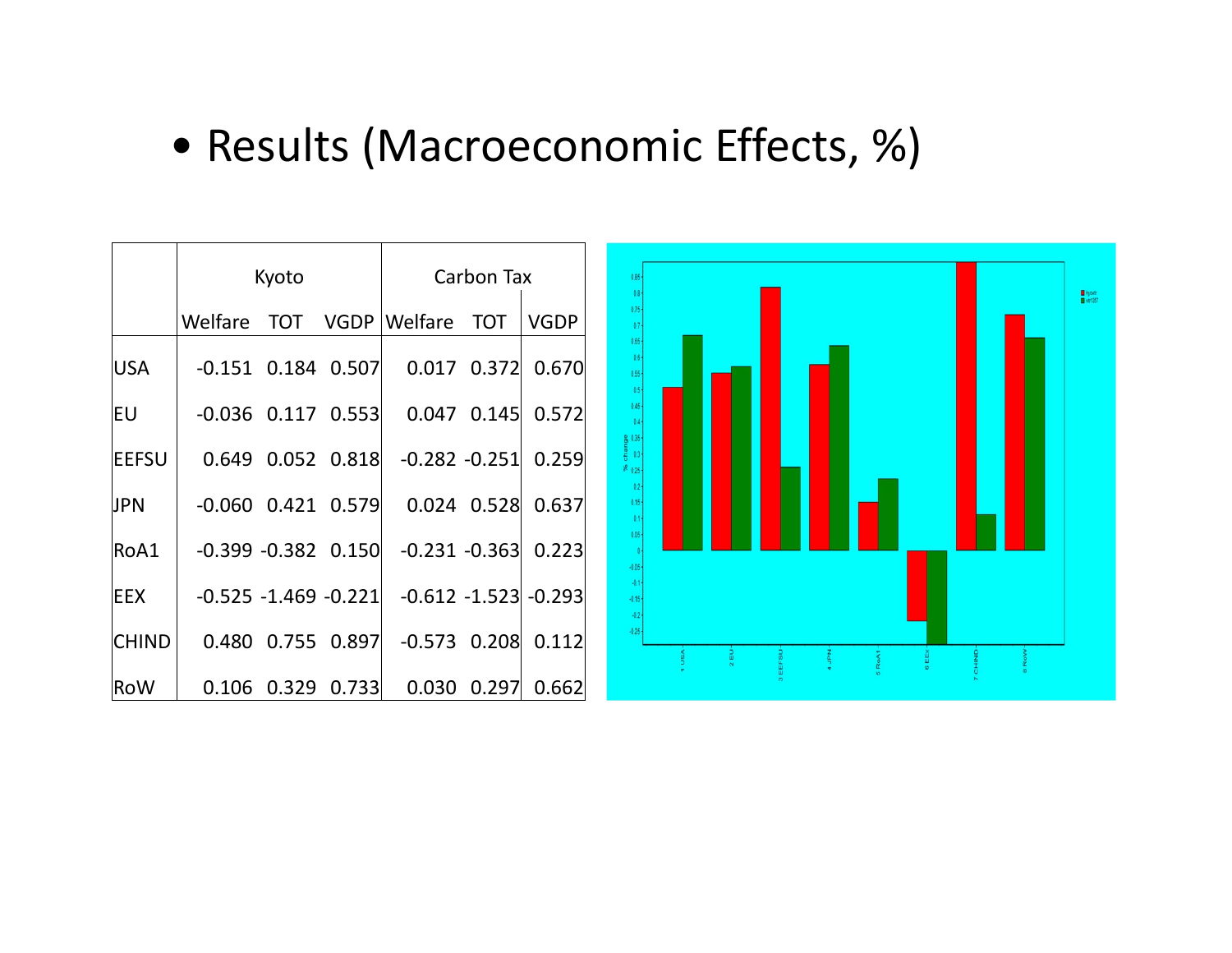#### • Findings:

#### 1) Flat carbon tax can achieve the same objective of Kyoto without considering binding quotas.

3) Also this allows better price (TOT) and gains on welfare and GDP of industrialized countries.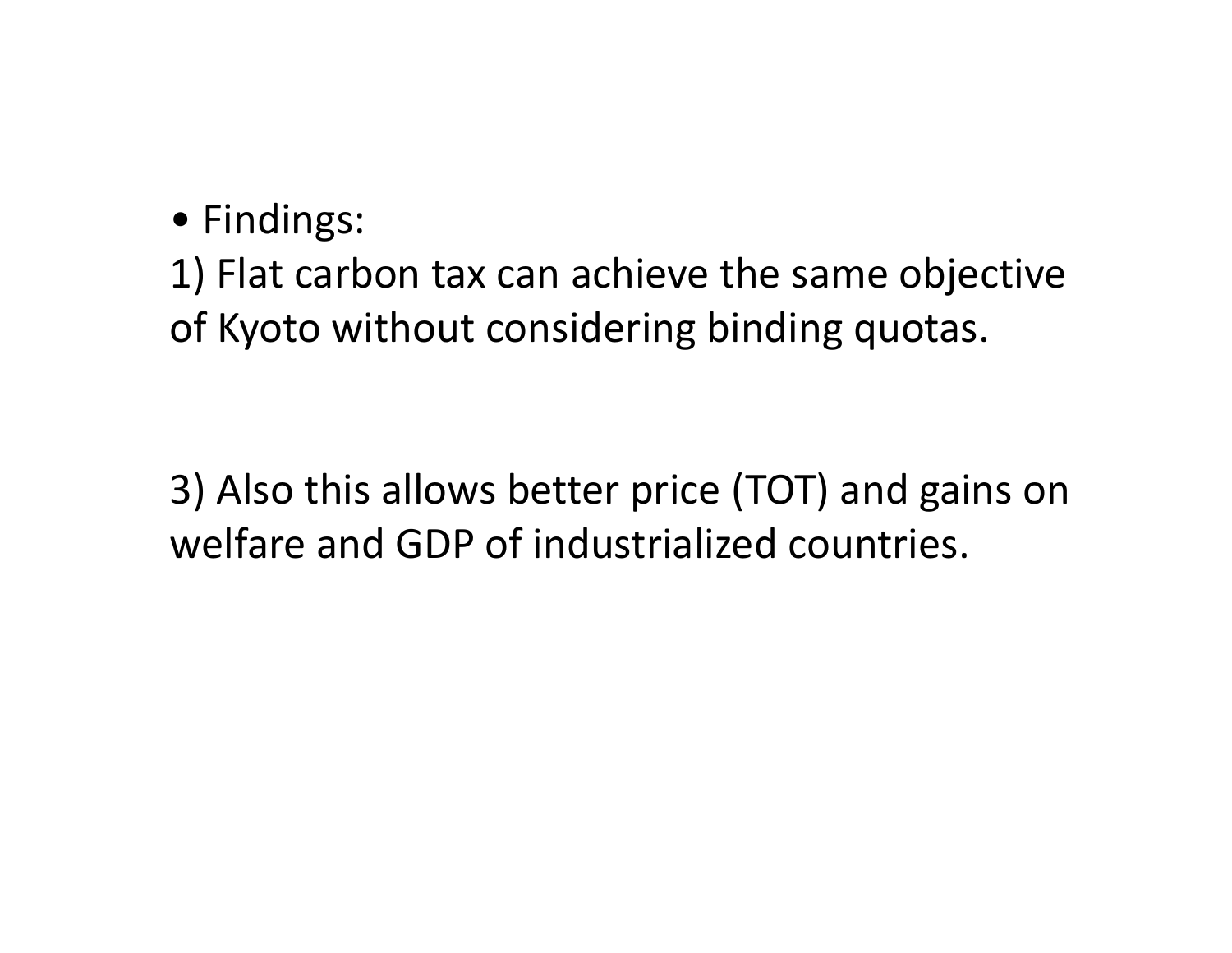#### • What happens in TOT(USA) ?

| ToT(USA)              | 0.3724 |
|-----------------------|--------|
| <b>PSW</b>            | 0.5952 |
| <b>PDW</b>            | 0.2228 |
|                       |        |
| contribution(oth_ind) | 0.8    |
| PFOB(oth ind)         | 0.528  |
|                       |        |
| <b>PS</b>             | 0.528  |
| PF(Vaen)              | 0.3    |
| contribution(Vaen)    | 0.4608 |
| PF(oth ind)           | 0.57   |
| contribution(oth ind) | 0.3167 |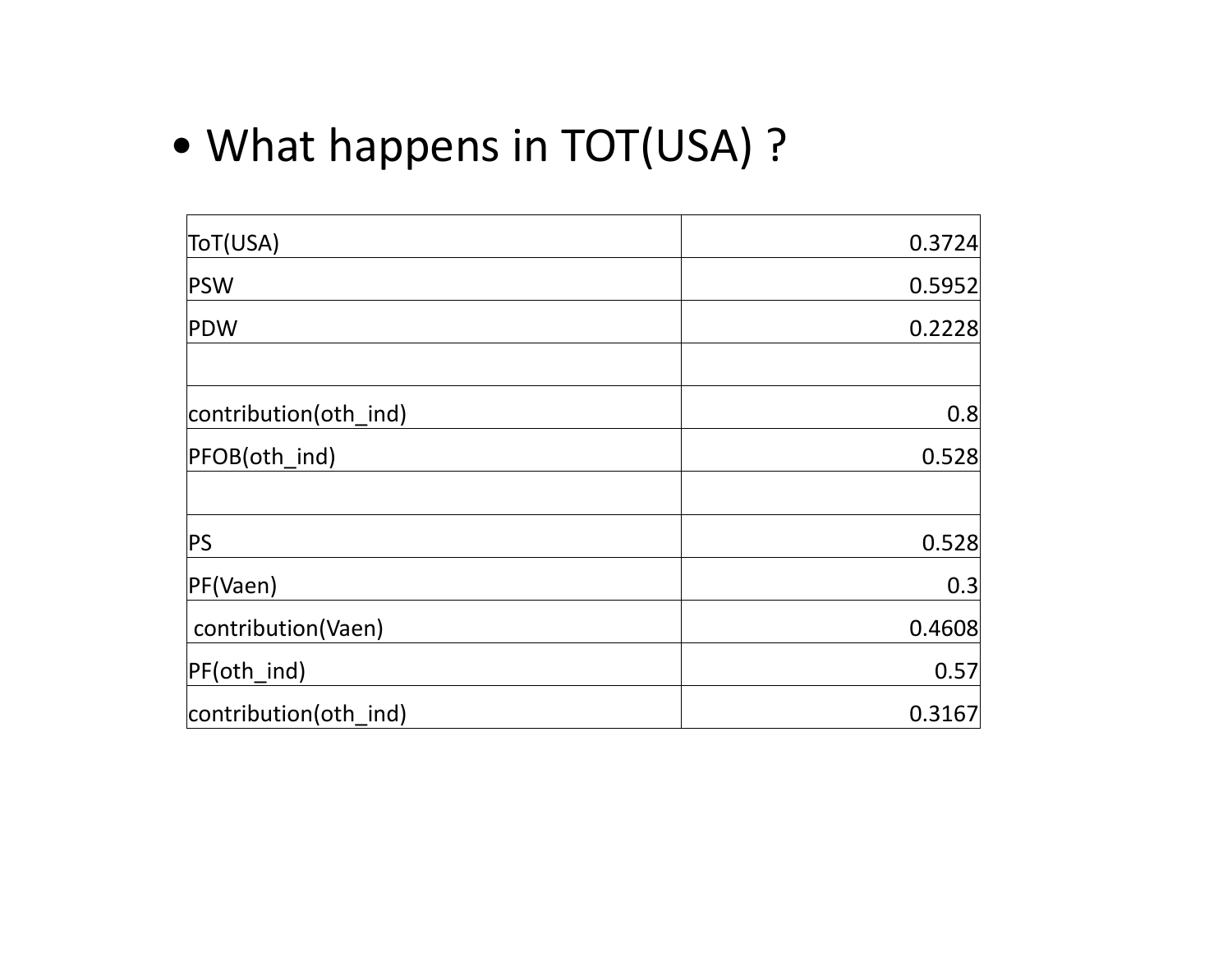# Group 2: Examining Fossil Fuel Subsidies

Sangeeta Khorana & Jose Signoret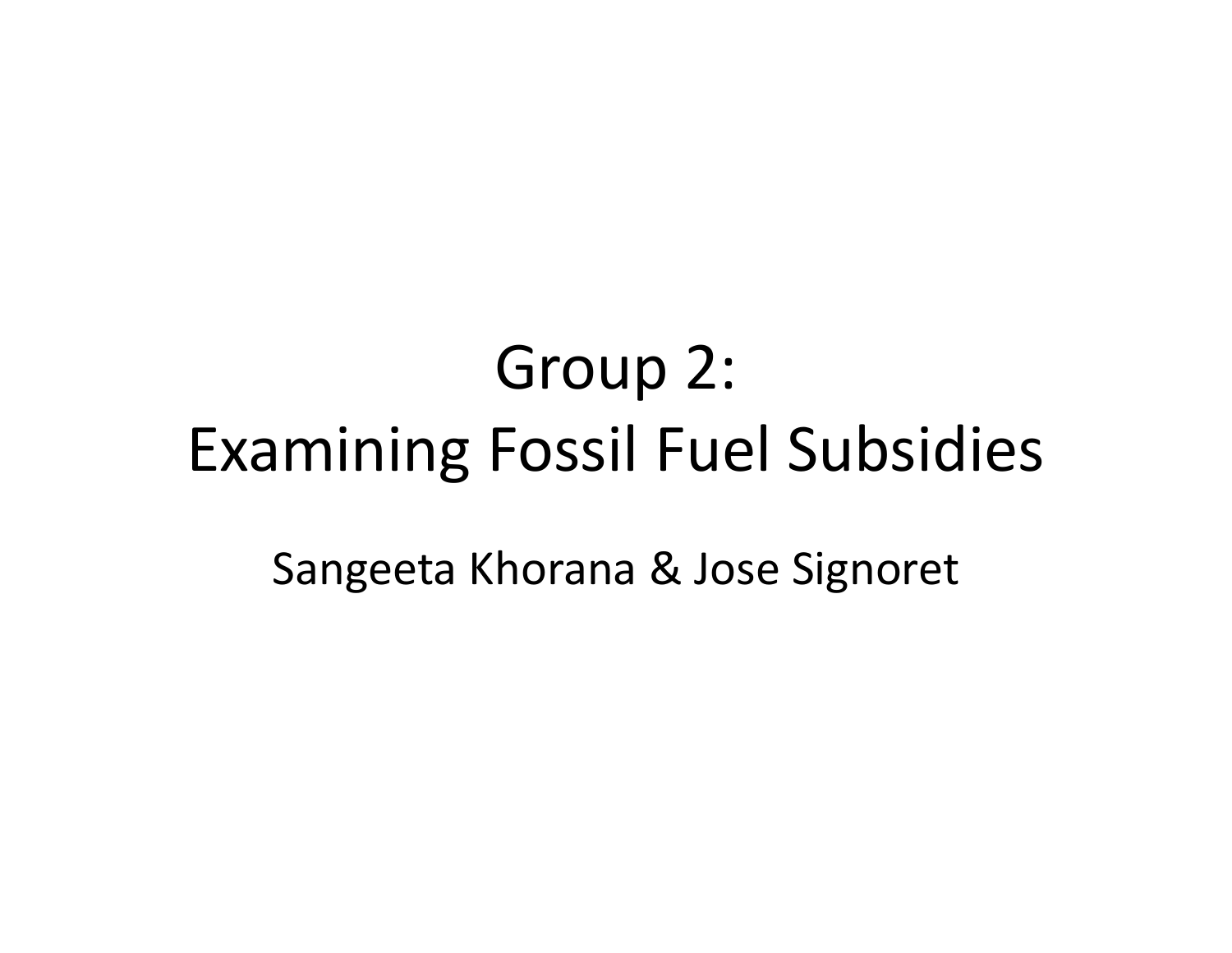### Global CO2 emissions

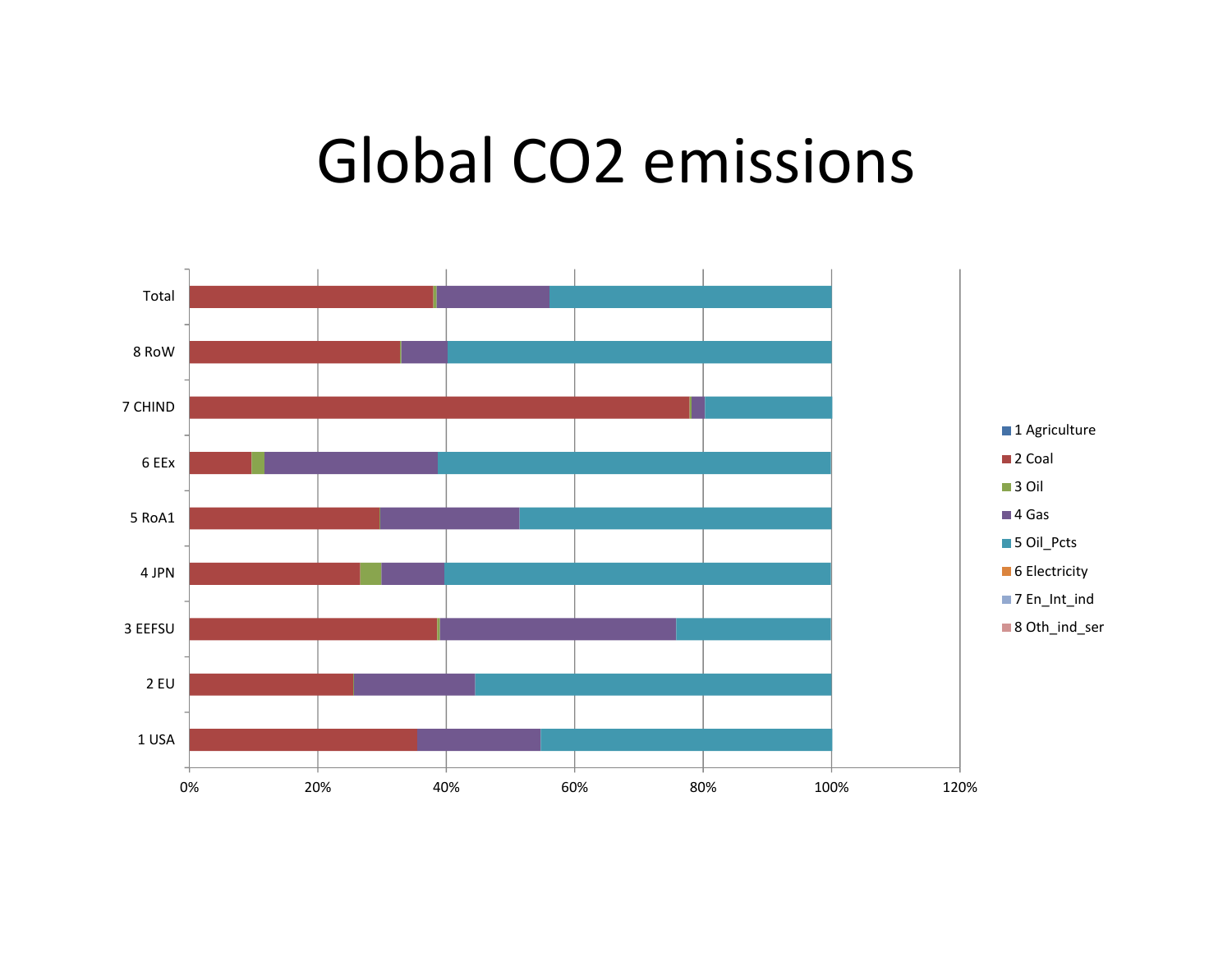## Changes to closure

- •! DTBAL exogenous for all regions except one,
- ! and cgdslack exogenous for that one region (which can be any one).
- •
- •!swap cgdslack <sup>=</sup> DBALCAR;
- •!swap DBALCAR("row") <sup>=</sup> cgdslack("row");
- •
- $\bullet$ !swap RCTAXB <sup>=</sup> NCTAXB;
- $\bullet$ !swap pempb("usa")= NCTAXB("usa");
- •!swap pempb("eu")= NCTAXB("eu");
- $\bullet$ !swap pempb("jpn")= NCTAXB("jpn");
- •!swap pempb("roa1")= NCTAXB("roa1");
- •
- • $!swap$  gco2q("usa") = pemp("usa");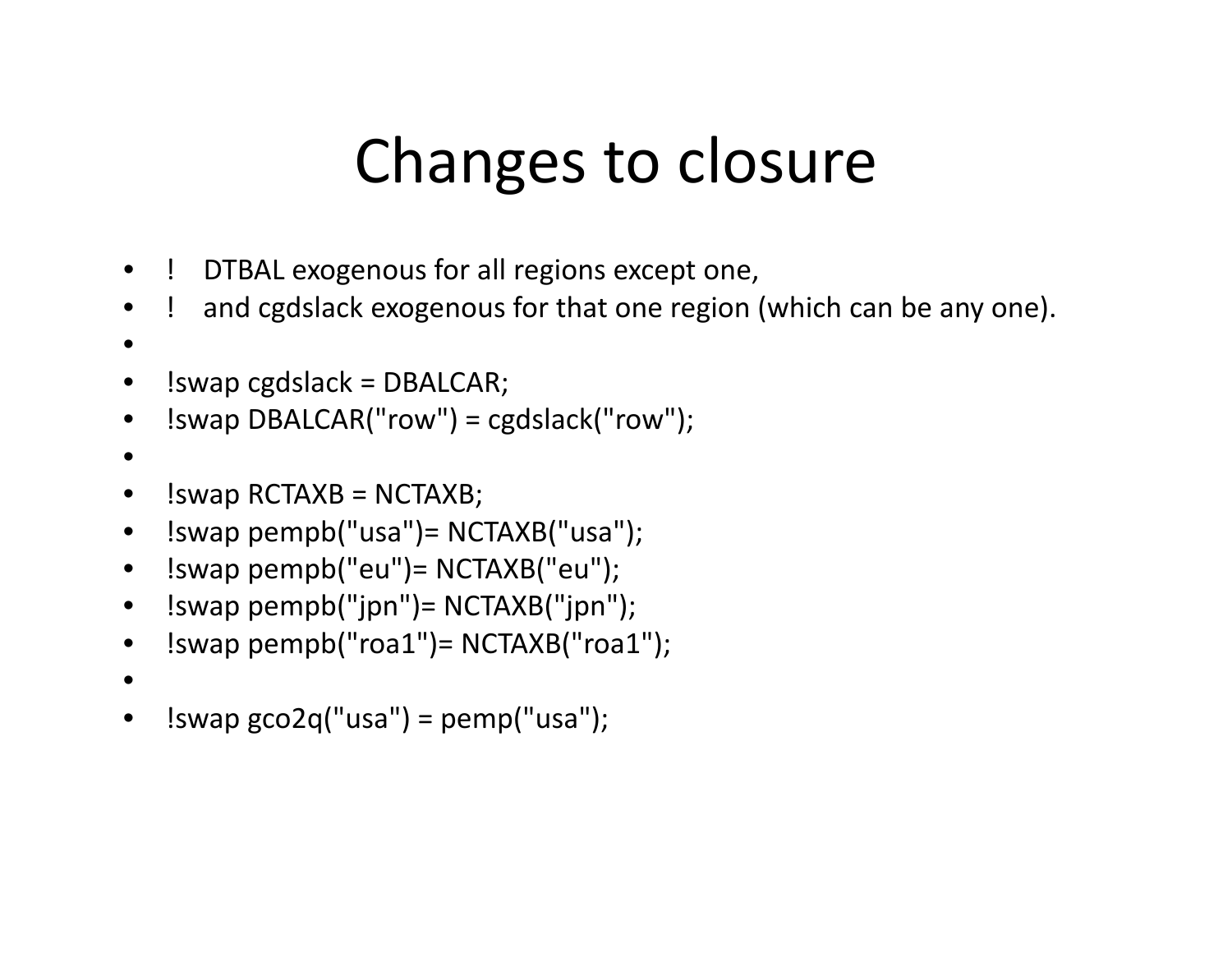## Simulation scenario

- Sectors: "Oil\_Pcts", "Oil", "Coal", "Gas", "Electricity"
- Variables: tpd, tpm, tfd, tfm, tgd, tgm
- Intensity of the shock:

|                      | <b>Shocks EU- Tax Rates</b> |         |                |
|----------------------|-----------------------------|---------|----------------|
|                      | <b>Firms</b>                | Private | Gov't          |
| 2 Coal               | 3                           | 69      | $\overline{0}$ |
| 3 Oil                |                             | 3       | 0              |
| 4 Gas                | 9                           | 81      | $\Omega$       |
| 5 Oil Pcts           | 208                         | 477     | $\Omega$       |
| <b>6 Electricity</b> |                             | 43      |                |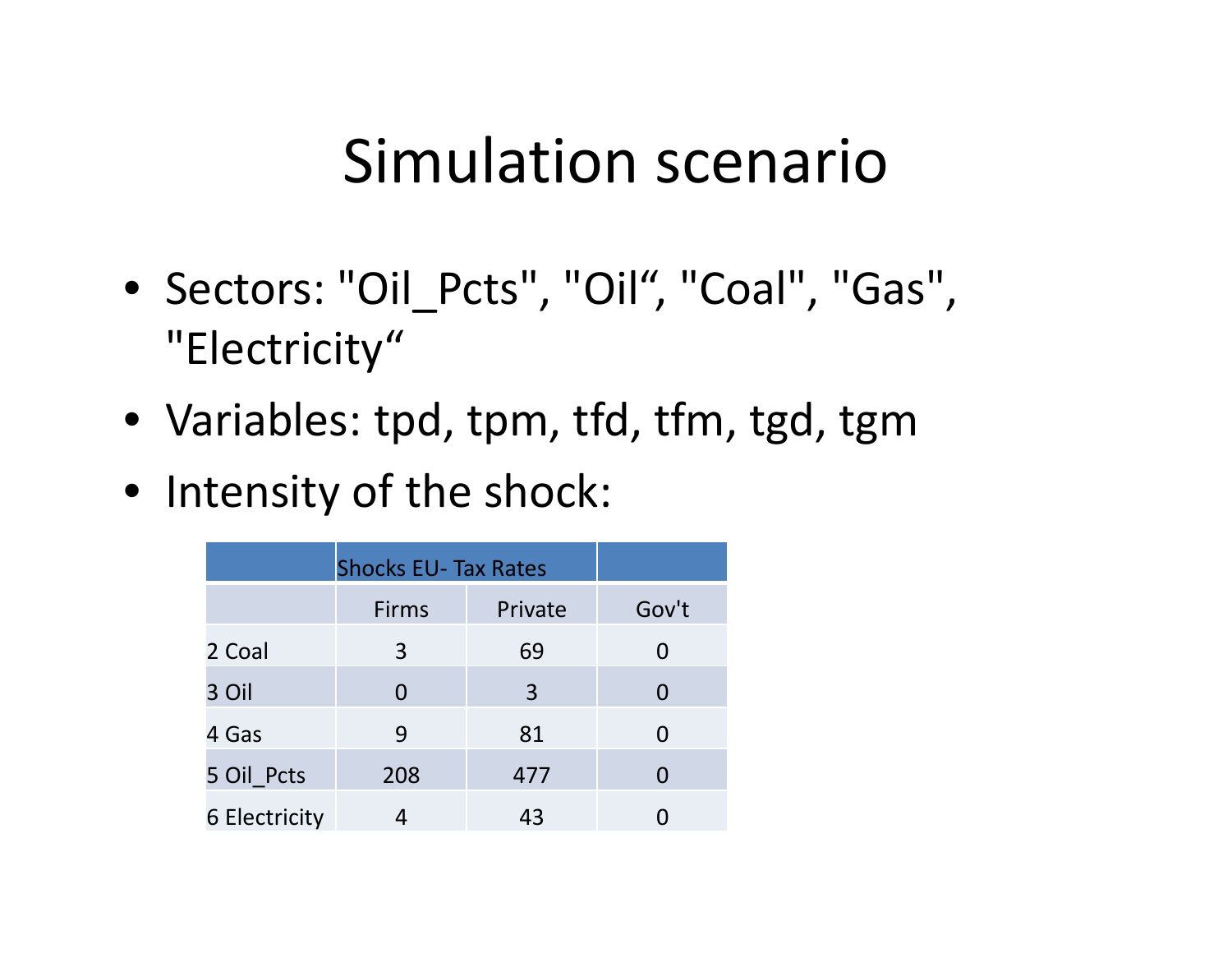# Change in CO2 emissions

|             | <b>Baseline scenario</b> | Post simulation results         |                     |
|-------------|--------------------------|---------------------------------|---------------------|
|             | CO <sub>2</sub>          | Ch in CO <sub>2</sub> emissions | Ch% in CO2emissions |
| 1 USA       | 1500                     | $-428$                          | $-29%$              |
| <b>2 EU</b> | 911                      | 63                              | 7%                  |
| 3 EEFSU     | 777                      | $-93$                           | $-12%$              |
| 4 JPN       | 337                      | $-66$                           | $-20%$              |
| 5 RoA1      | 258                      | $-39$                           | $-15%$              |
| 6 EEx       | 683                      | $-148$                          | $-22%$              |
| 7 CHIND     | 1081                     | $-110$                          | $-10%$              |
| 8 RoW       | 623                      | $-166$                          | $-27%$              |
|             |                          |                                 |                     |
| Global      | 6170                     | $-986$                          | $-16%$              |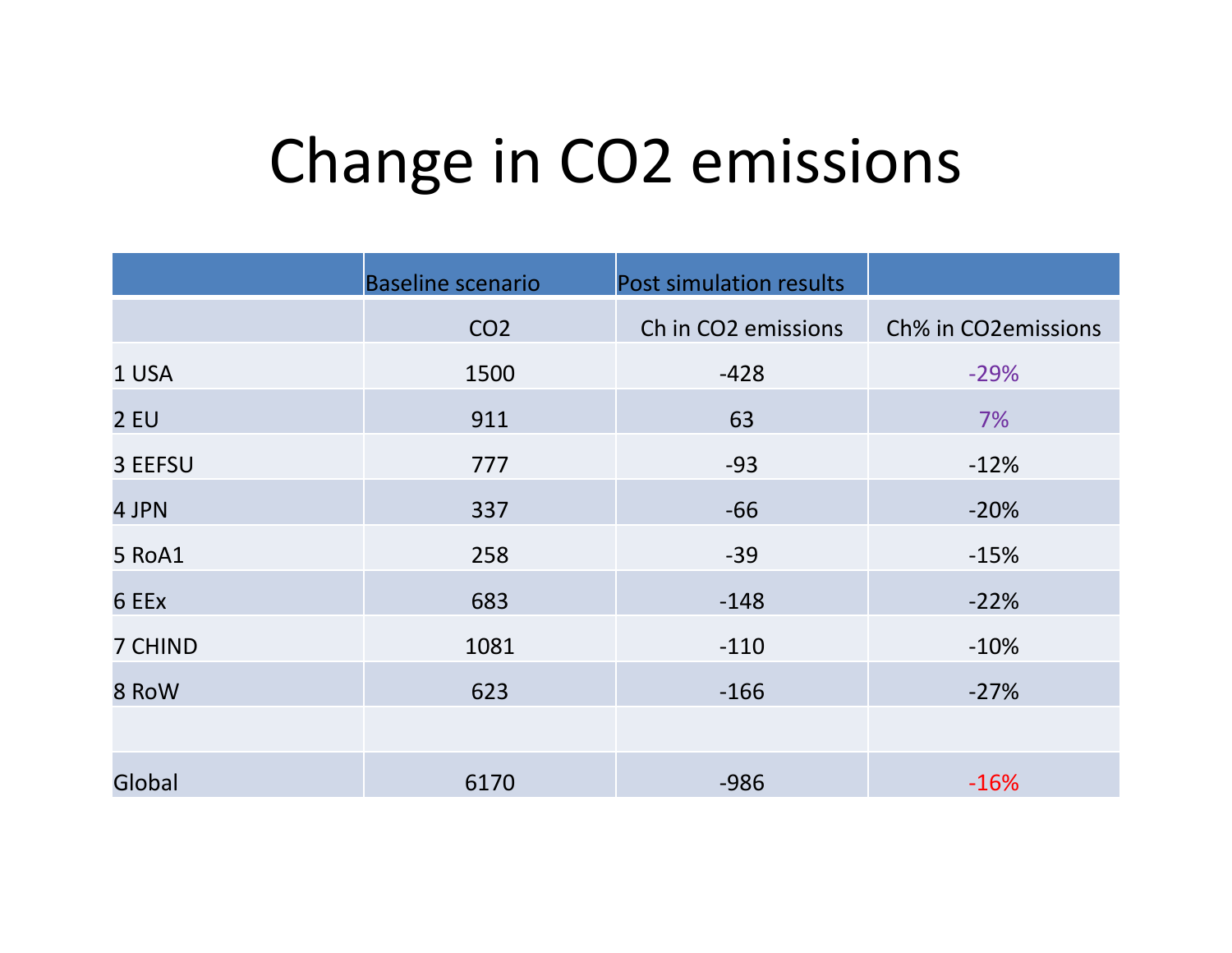## Welfare decomposition

| <b>WELFARE</b> | 2 alloc A1 | 6 tot E1   | 7 IS F1  | <b>Total</b> |
|----------------|------------|------------|----------|--------------|
| 1 USA          | $-94098.5$ | 17786.5    | 1392.9   | $-74919.1$   |
| <b>2 EU</b>    | 55248.6    | 32135      | $-947.3$ | 86436.3      |
| 3 EEFSU        | $-20117$   | $-7337.2$  | 26.6     | $-27427.6$   |
| 4 JPN          | $-41951.3$ | 11862.7    | $-1167$  | $-31255.6$   |
| 5 RoA1         | $-17455.6$ | $-5917.3$  | $-316.5$ | $-23689.4$   |
| 6 EEx          | $-50653.3$ | $-58698.6$ | 265.5    | $-109086$    |
| 7 CHIND        | $-35741.9$ | $-2606.2$  | 256.8    | $-38091.3$   |
| 8 RoW          | $-50244.5$ | 12303.4    | 481.7    | $-37459.4$   |
| <b>Total</b>   | $-255014$  | $-471.7$   | $-7.2$   | $-255492$    |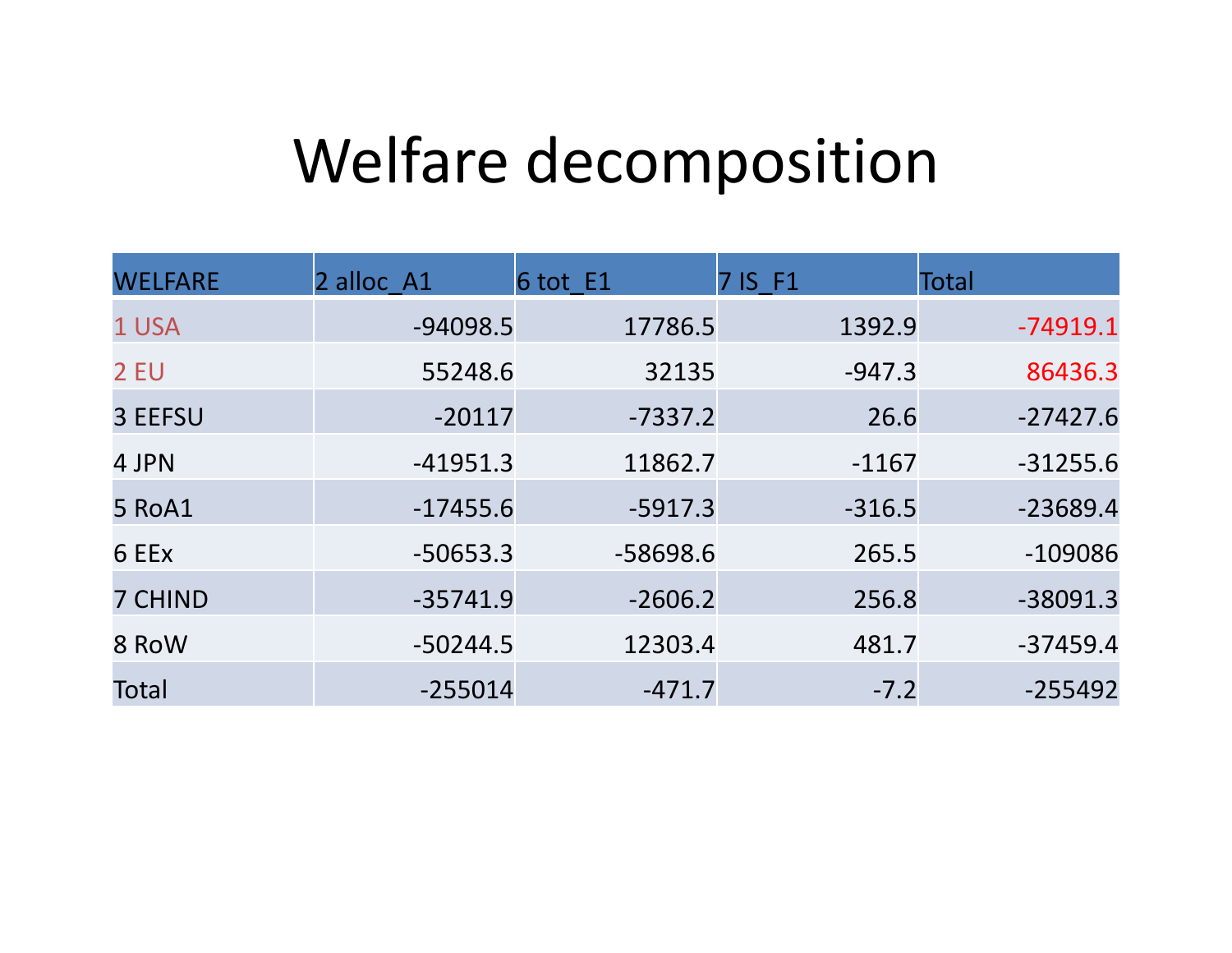## Allocative efficiency effect

| <b>CNTalleffkr</b> |                |            | pfacttax 2 prodtax 3 inputtax 4 contax |            | 5 govtax       | 6 xtax   | 7 mtax    | <b>Total</b> |
|--------------------|----------------|------------|----------------------------------------|------------|----------------|----------|-----------|--------------|
| 1 USA              | $-25.7$        | 40.7       | $-45669.2$                             | $-48734.9$ | $\mathbf 0$    | 7.9      | 282.7     | $-94098.5$   |
| <b>2 EU</b>        | 601.9          | $-173.4$   | 31803.9                                | 18578.2    | $\overline{0}$ | 493.1    | 3944.9    | 55248.6      |
| 3 EEFSU            | $-29.2$        | 617.2      | $-12463.4$                             | $-6321.7$  | 15             | 34.3     | $-1969.3$ | $-20117$     |
| 4 JPN              | $-10.7$        | $-2478.5$  | $-20036.9$                             | $-20091.4$ | 0.3            | $-329.3$ | 995.2     | $-41951.3$   |
| 5 RoA1             | $-19.6$        | $-1445.6$  | $-6531$                                | $-9309.9$  | $-3.3$         | 119.6    | $-265.8$  | $-17455.6$   |
| 6 EEx              | $-15.6$        | $-553.6$   | $-23798.1$                             | $-20858.6$ | $-40.2$        | 723.8    | $-6111.1$ | $-50653.3$   |
| <b>7 CHIND</b>     | $\overline{0}$ | $-5565.1$  | $-18058.9$                             | $-9677.9$  | $\overline{0}$ | 418.1    | $-2858.1$ | $-35741.9$   |
| 8 RoW              | $-6.2$         | $-1879.5$  | $-28017.8$                             | $-18486.5$ | 1.6            | $-99.3$  | $-1756.7$ | $-50244.5$   |
| <b>Total</b>       | 494.9          | $-11437.8$ | $-122772$                              | $-114903$  | $-26.6$        | 1368.3   | $-7738.2$ | $-255014$    |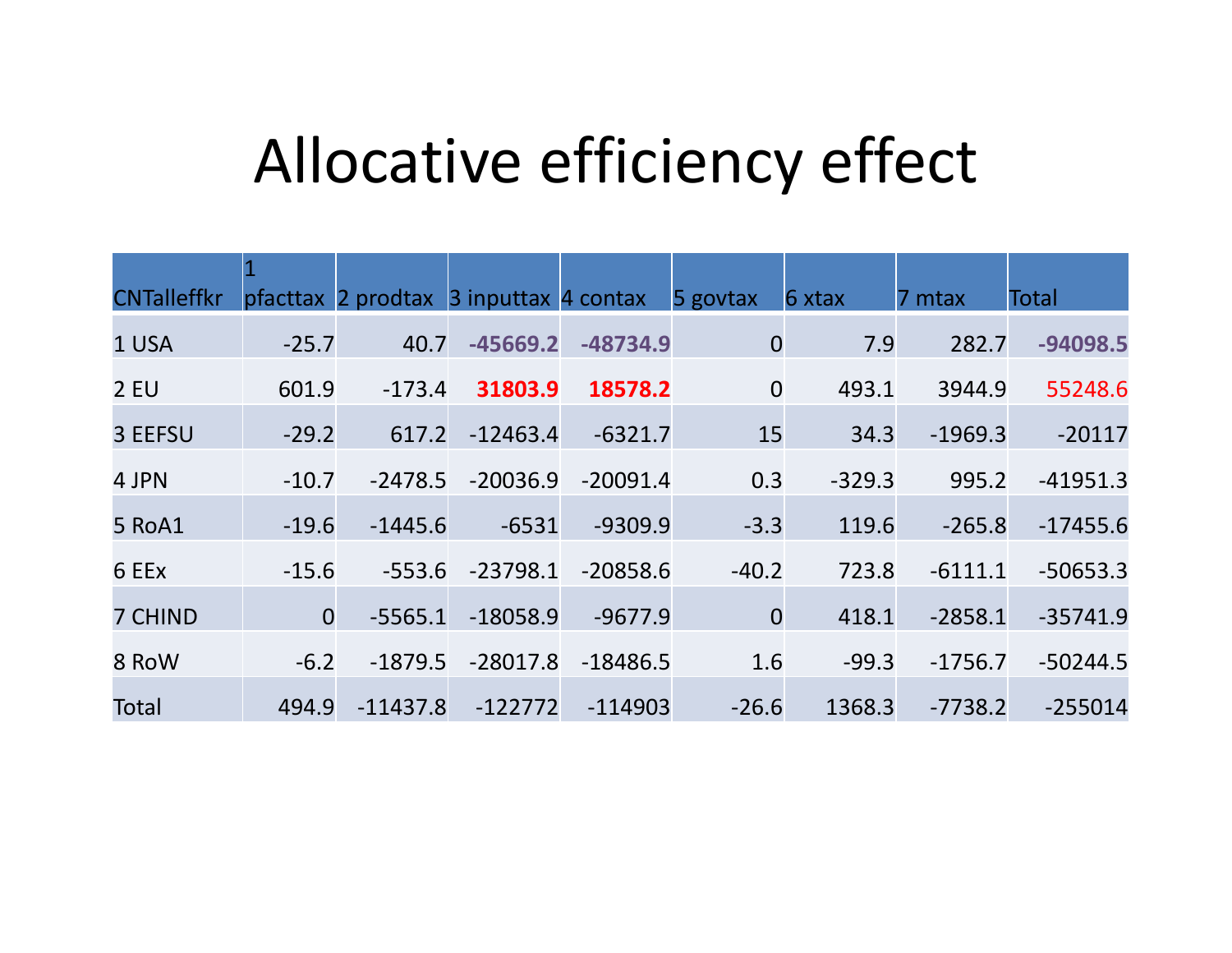### Input tax effect



**USA**

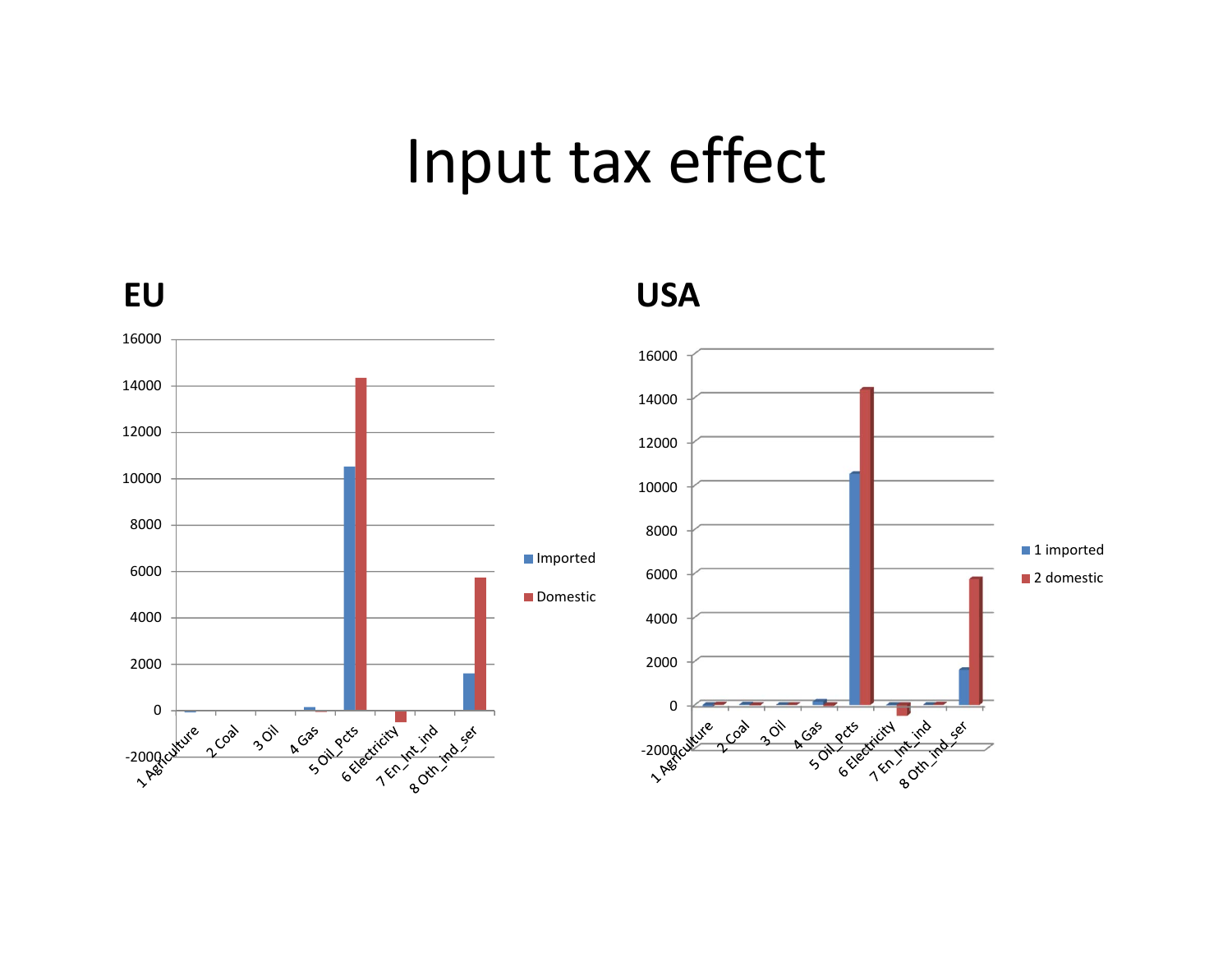## Analysis: Input tax effects



**EU USA**

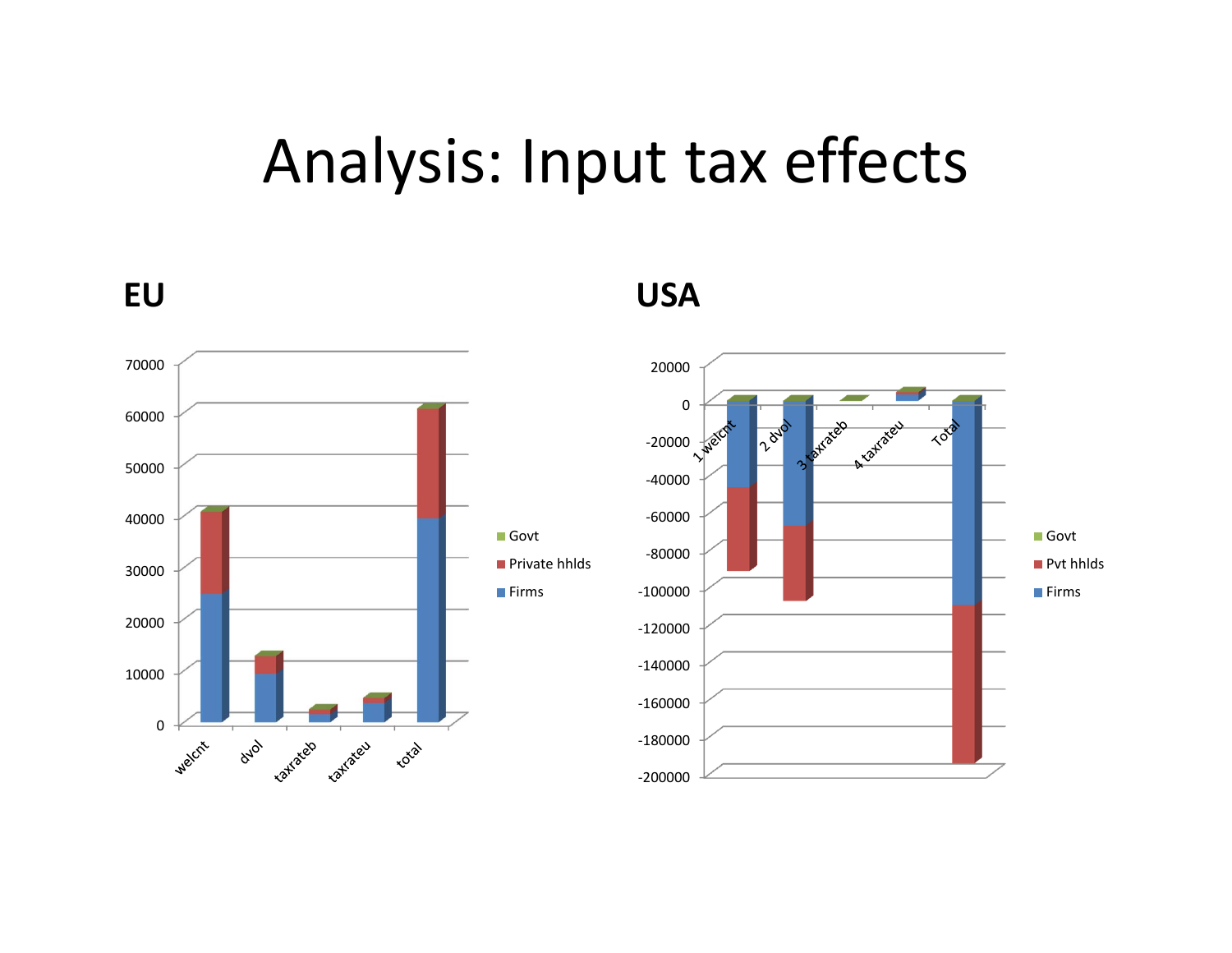#### Terms of trade effects



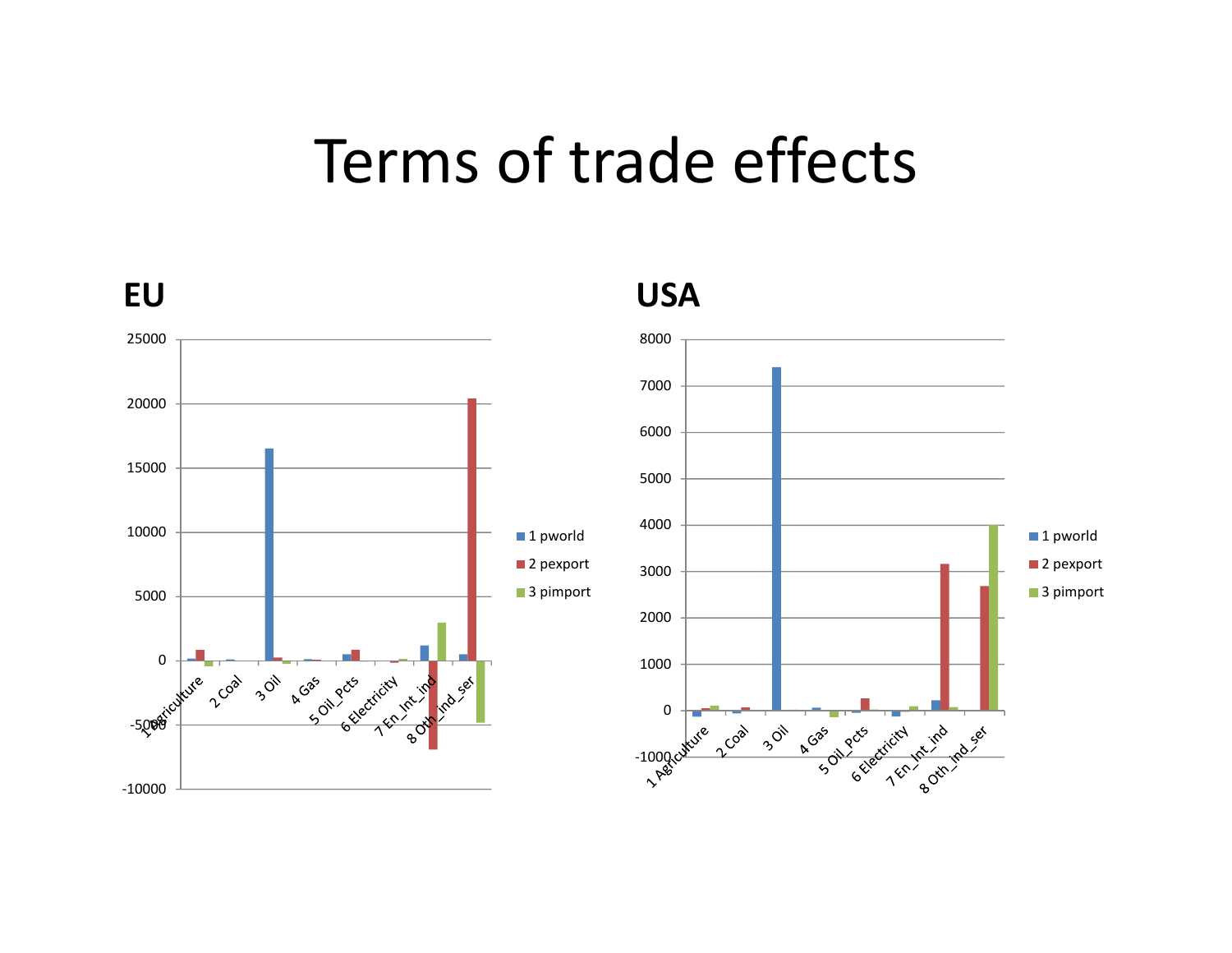# **Group 3**

## Using GTAP‐E to analyze emissions reductions through quotas

Bella Tonkonogy & Naiquan Sang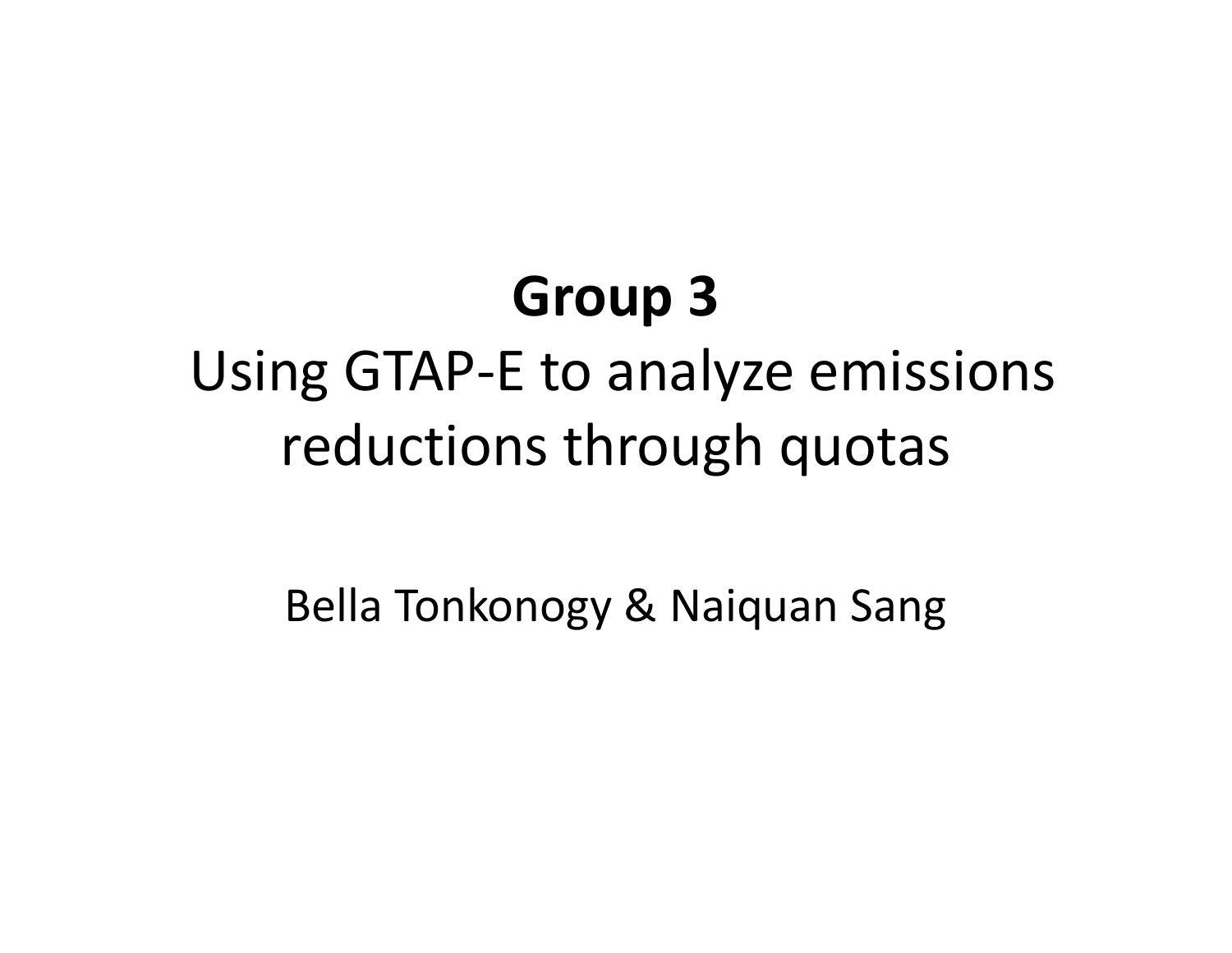- Original simulation: Kyoto developed country targets with and without trading (implemented on energy‐related emissions, in million tons Carbon)
- Extension: "Common but differentiated responsibilities": add quota for developing countries, leading to 20% global cut in emissions (from 14%)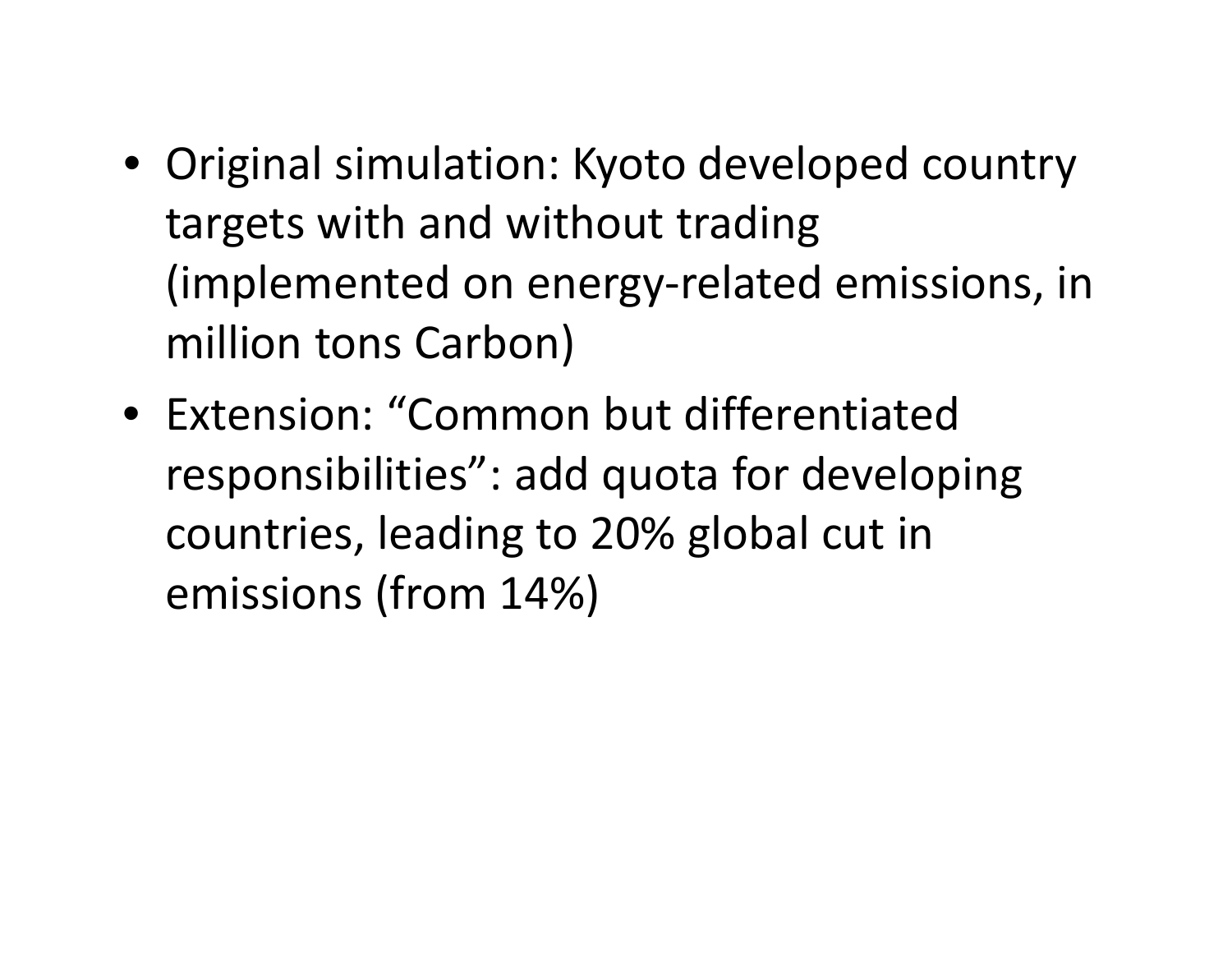#### Extension: Emissions Implications

| <b>REGION</b>                                        | <b>SHOCK (%</b><br>reduction) | <b>EMISSIONS WITHOUT</b><br><b>TRADE (% reduction)</b> | <b>EMISSIONS WITH</b><br><b>TRADE (% reduction)</b> |
|------------------------------------------------------|-------------------------------|--------------------------------------------------------|-----------------------------------------------------|
| <b>USA</b>                                           | $-35.6$                       | $-35.6$                                                | $-19.83$                                            |
| <b>EU</b>                                            | $-22.4$                       | $-22.4$                                                | $-9.6$                                              |
| <b>EEFSU</b>                                         | $-10$                         | $-10$                                                  | $-20.41$                                            |
| Jpn                                                  | $-31.8$                       | $-31.8$                                                | $-10.57$                                            |
| RoA1                                                 | $-35.7$                       | $-35.7$                                                | $-14.9$                                             |
| Eex                                                  | $-10$                         | $-10$                                                  | $-12.28$                                            |
| ChInd                                                | $-10$                         | $-10$                                                  | $-43.04$                                            |
| <b>RoW</b>                                           | $-10$                         | $-10$                                                  | $-13.94$                                            |
| <b>TOTAL</b><br><b>EMISSIONS</b><br><b>REDUCTION</b> |                               | $-20%$                                                 | $-20%$                                              |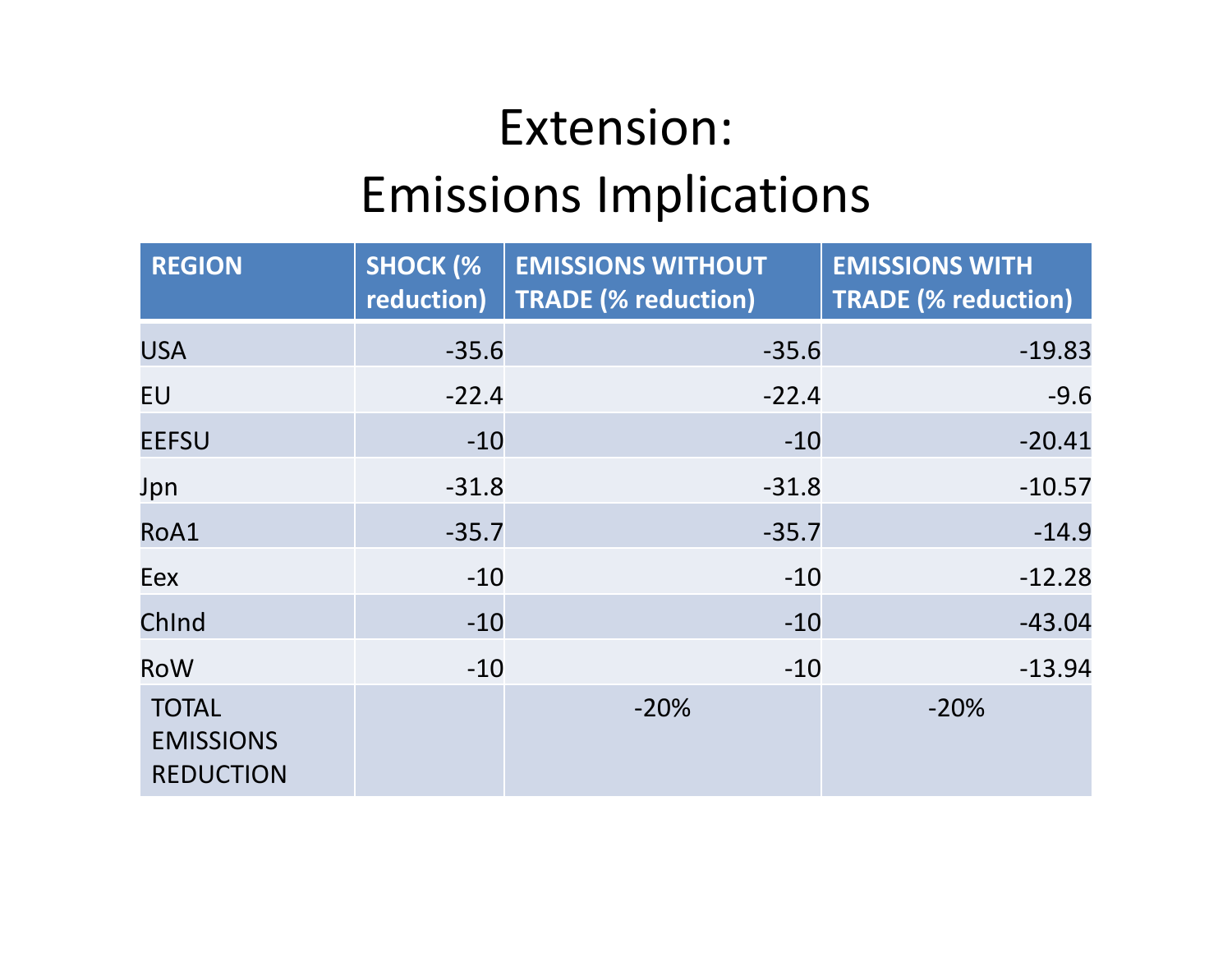### Extension: Marginal Cost Implications

| <b>REGION</b>                                        | <b>SHOCK (%</b><br>reduction) | <b>Marginal Cost</b><br><b>WITHOUT TRADE</b><br>(USD/ton C) | <b>Marginal Cost</b><br><b>WITH TRADE</b><br>(USD/ton C) |
|------------------------------------------------------|-------------------------------|-------------------------------------------------------------|----------------------------------------------------------|
| <b>USA</b>                                           | $-35.6$                       | 128                                                         | 53                                                       |
| EU                                                   | $-22.4$                       | 150                                                         | 53                                                       |
| <b>EEFSU</b>                                         | $-10$                         | 29                                                          | 53                                                       |
| Jpn                                                  | $-31.8$                       | 230                                                         | 53                                                       |
| RoA1                                                 | $-35.7$                       | 179                                                         | 53                                                       |
| Eex                                                  | $-10$                         | 49                                                          | 53                                                       |
| ChInd                                                | $-10$                         | 6                                                           | 52                                                       |
| <b>RoW</b>                                           | $-10$                         | 43                                                          | 53                                                       |
| <b>TOTAL</b><br><b>EMISSIONS</b><br><b>REDUCTION</b> |                               | $-20%$                                                      | $-20%$                                                   |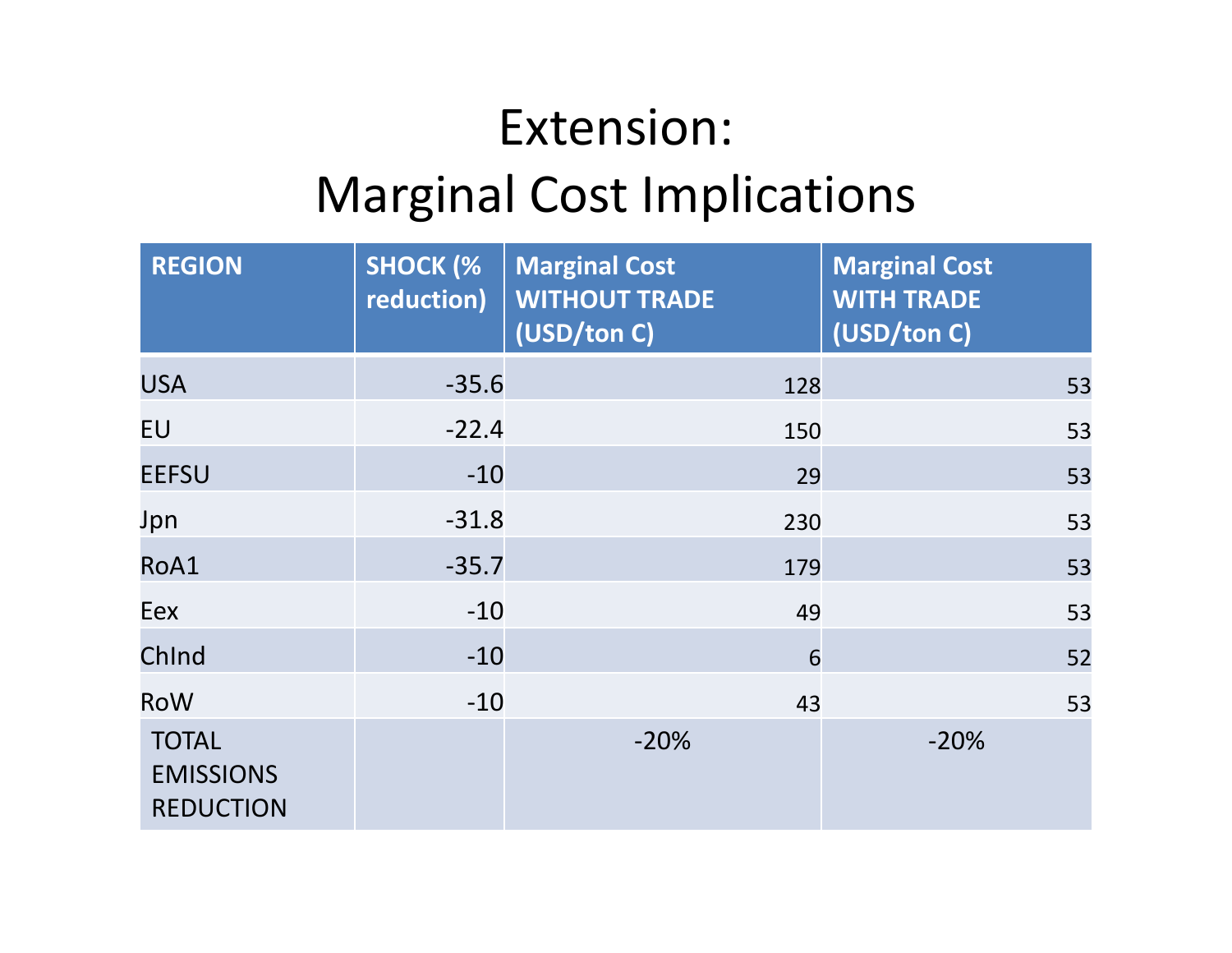## Emissions per Capita



Base:No Quotas

Scenario 1: Kyoto Targets, no trading

Scenario 2: Kyoto Targets <sup>+</sup> Developing Country 10% Cut, no trading

Scenario 3: Kyoto Targets <sup>+</sup> Developing Country 10% Cut, with trading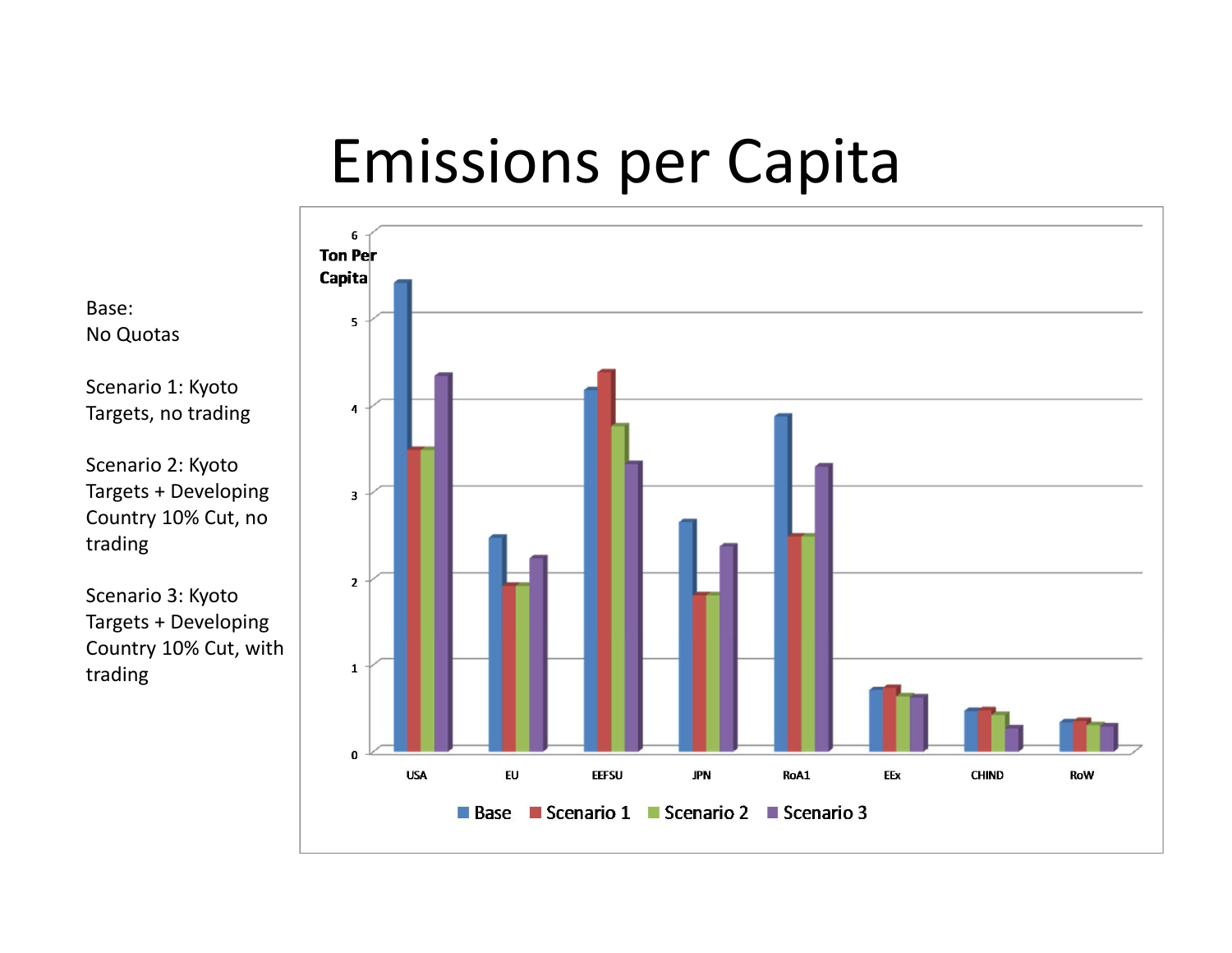# Emissions per GDP (U\$)



Base:No Quotas

Scenario 1: Kyoto Targets, no trading

Scenario 2: Kyoto Targets <sup>+</sup> Developing Country 10% Cut, no trading

Scenario 3: Kyoto Targets <sup>+</sup> Developing Country 10% Cut, with trading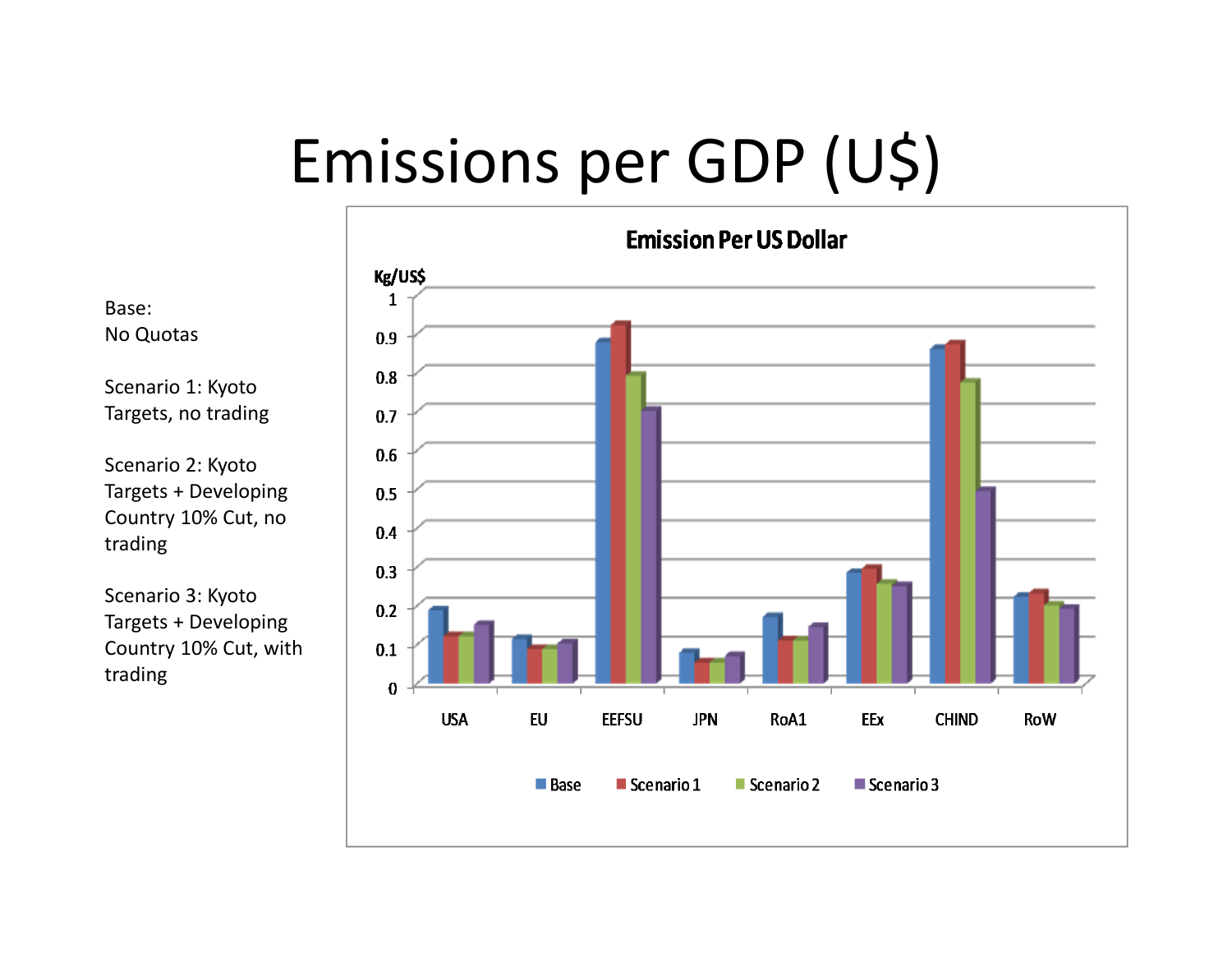## Welfare Implications of Emissions Quotas in all Countries

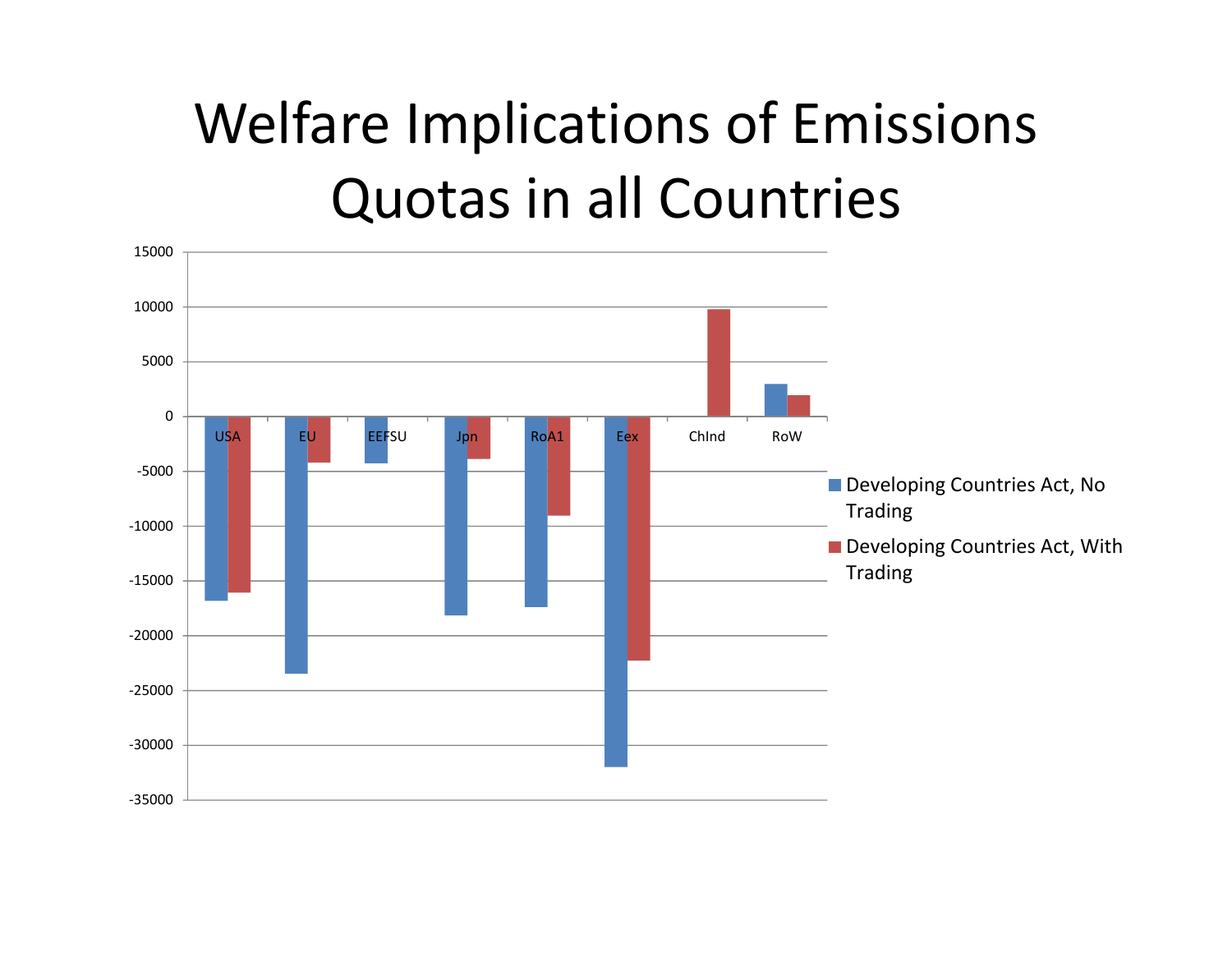### China/India Welfare Decomposition

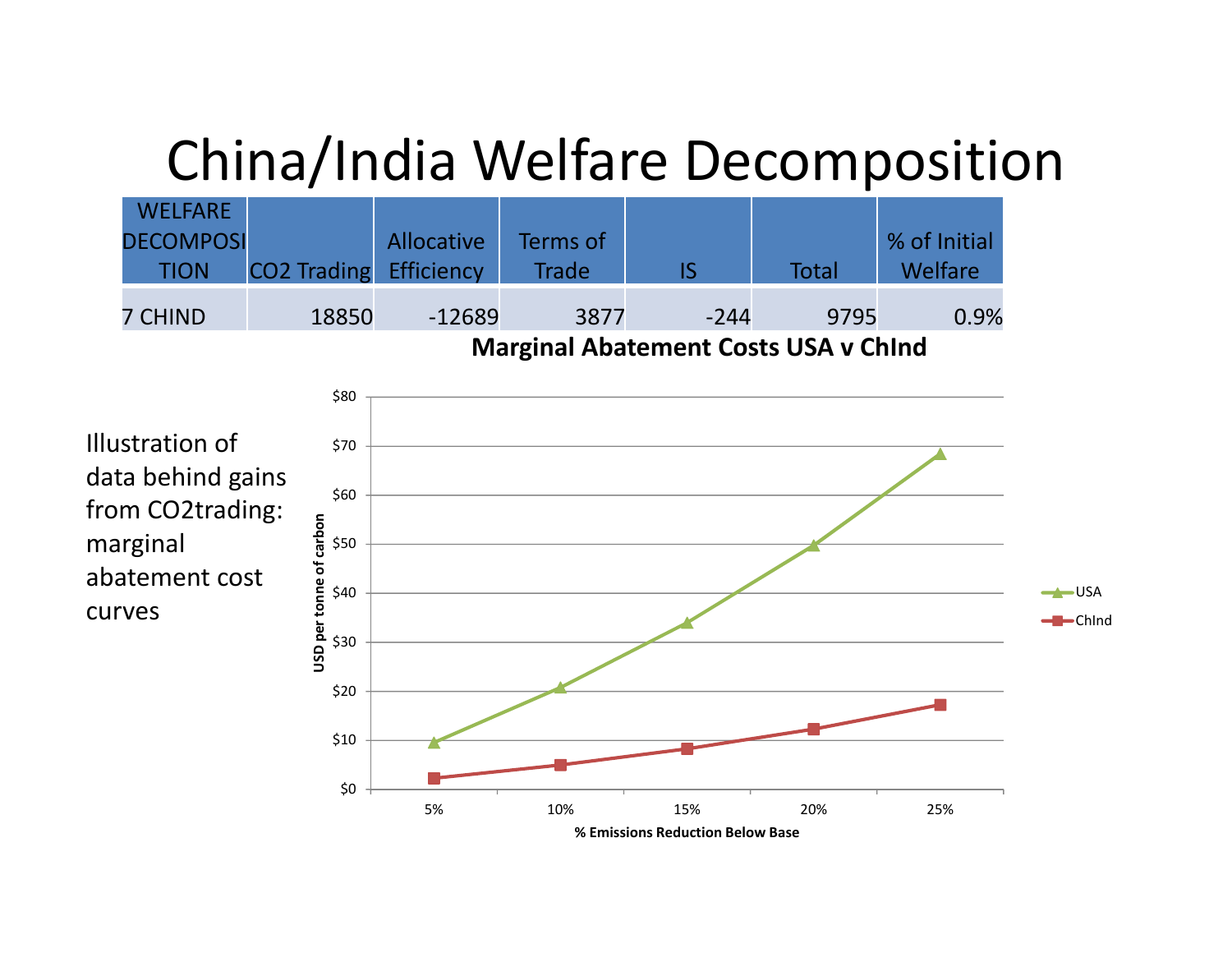## Energy Exporting Countries Welfare Decomposition

| <b>WELFARE</b><br><b>DECOMPOSITION</b> | CO <sub>2</sub><br>Trading | <b>Allocative</b><br>Efficiency | Terms of<br>Trade |    | <b>Total</b> | % of Initial<br><b>Welfare</b> |
|----------------------------------------|----------------------------|---------------------------------|-------------------|----|--------------|--------------------------------|
| <b>Energy Exporters</b>                | 830                        | $-5669$                         | $-17432$          | 10 | $-22261$     | $-1.1%$                        |

Terms of Trade Decomposition:

- general meaning: export prices declining in relation to import prices
- GTAP calculates ToT based on contributions (world price index, export price index, and import price index)
- World price index largest contributor •aggregate share of crude oil exports in total exports from
- Energy Exporters is 26%
- price of oil declines by greater than 6% in all regions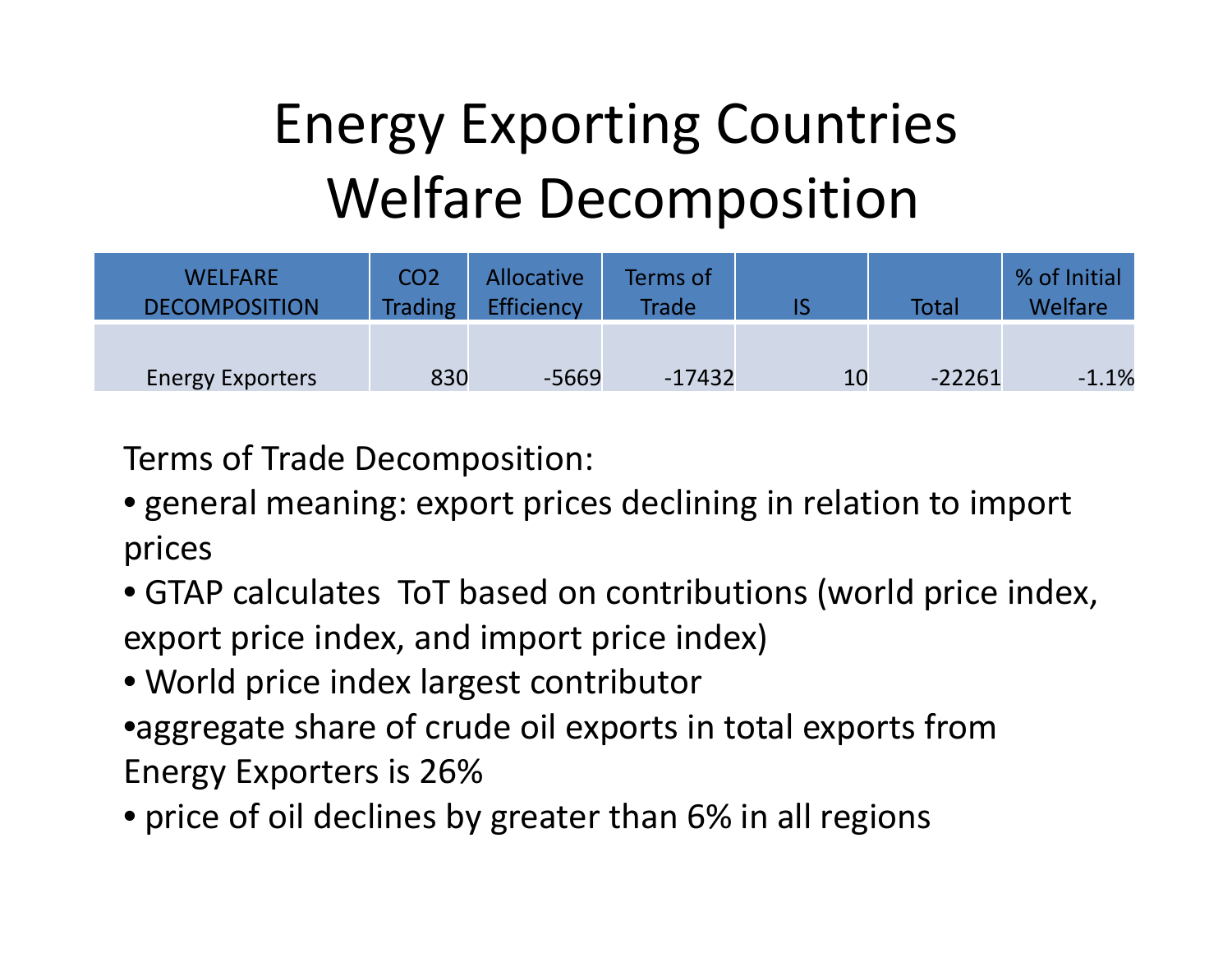## **Group 4**

# Sensitivity of emissions reduction costs to electricity system substitution elasticity in GTAP‐E

Bryan Mignone & Kemal Sarica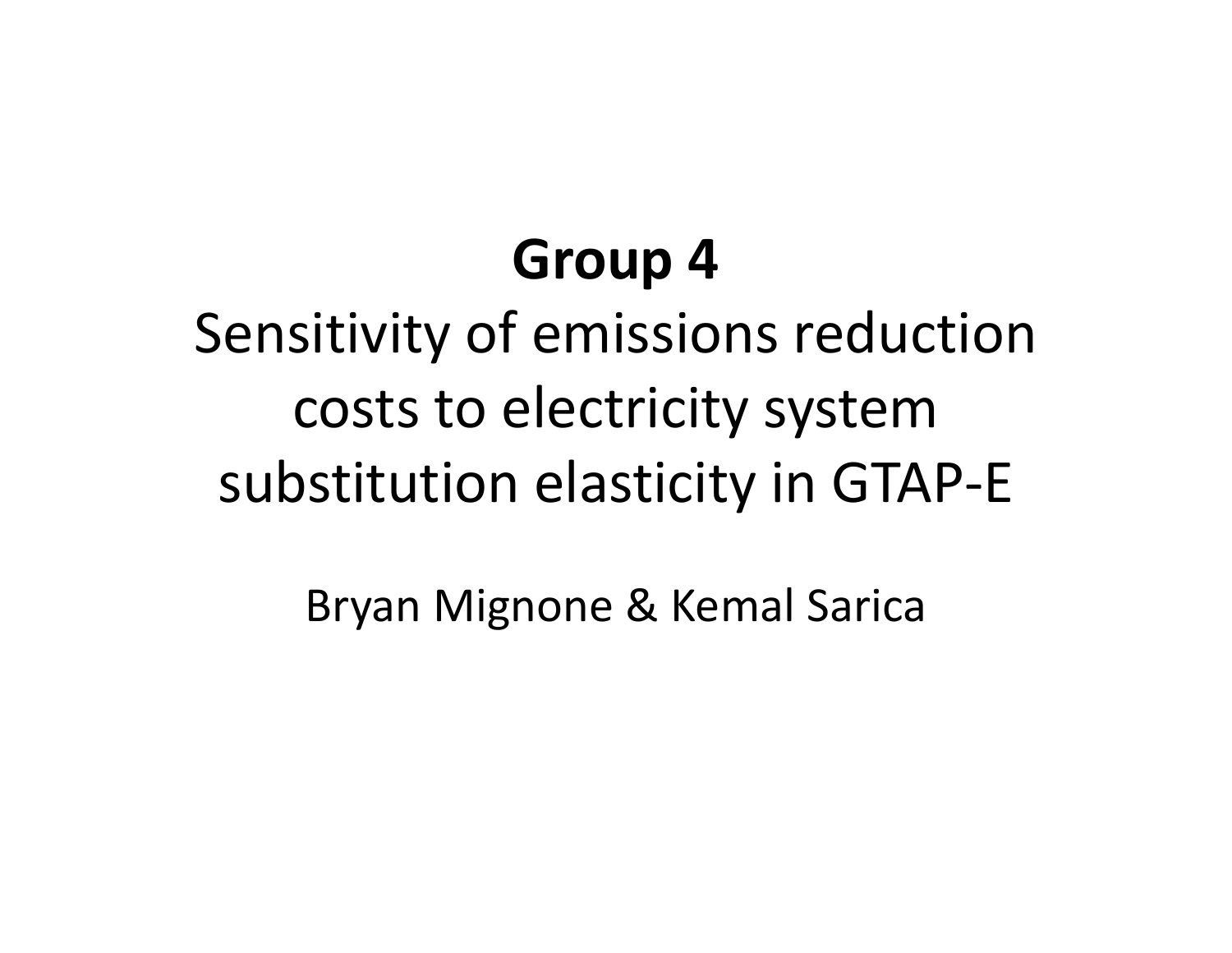## Motivation and Hypothesis



- $\bullet$  The electricity sector tends to be quite responsive to price changes in large ‐scale energy system models
- In GTAP-E, the detailed energy system response is largely parameterized by the substitution elasticities
- Hypothesis: A more flexible energy system or longer time frame of analysis will lower overall compliance cost of policies to mitigate climate change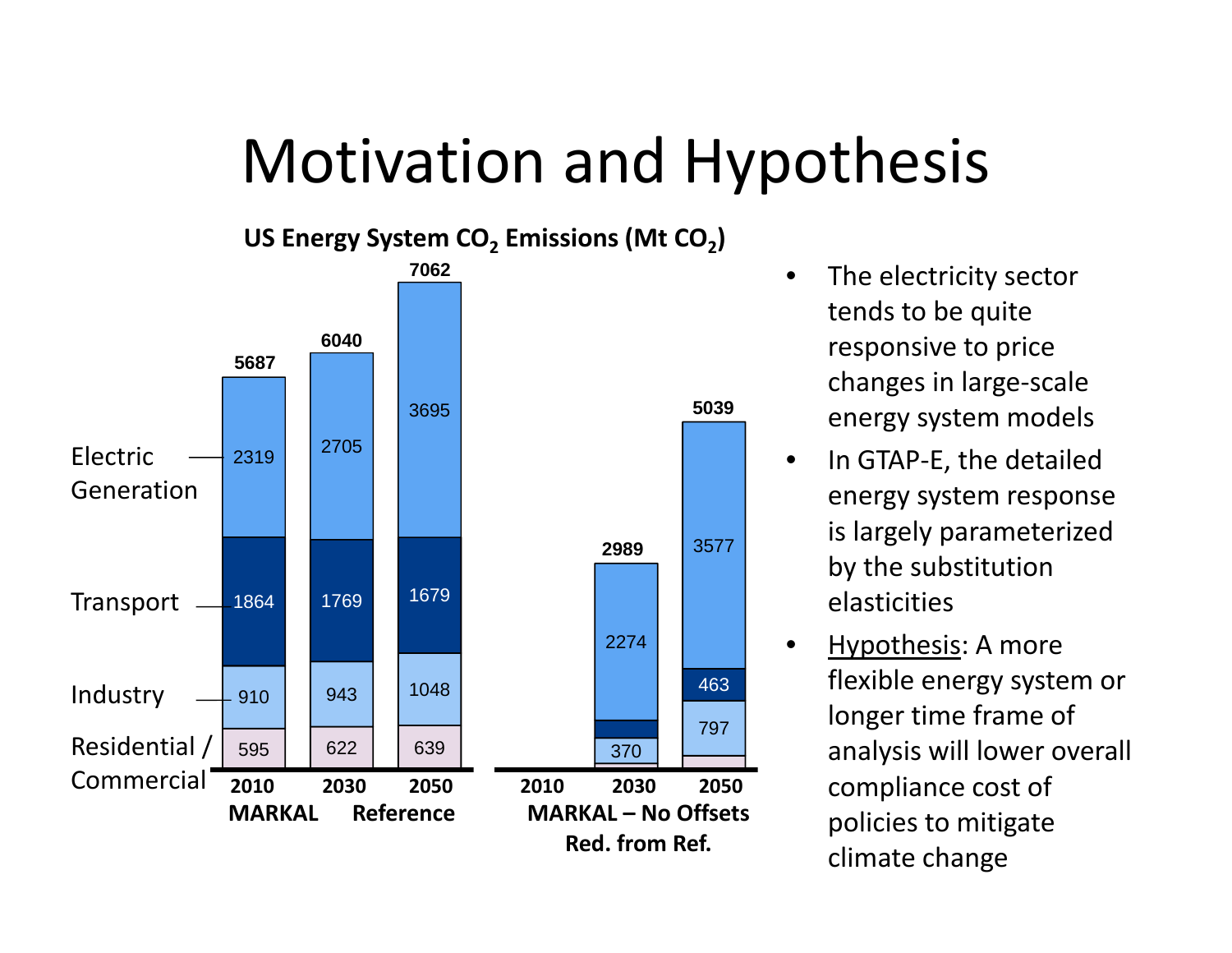## GTAP‐E Production Structure

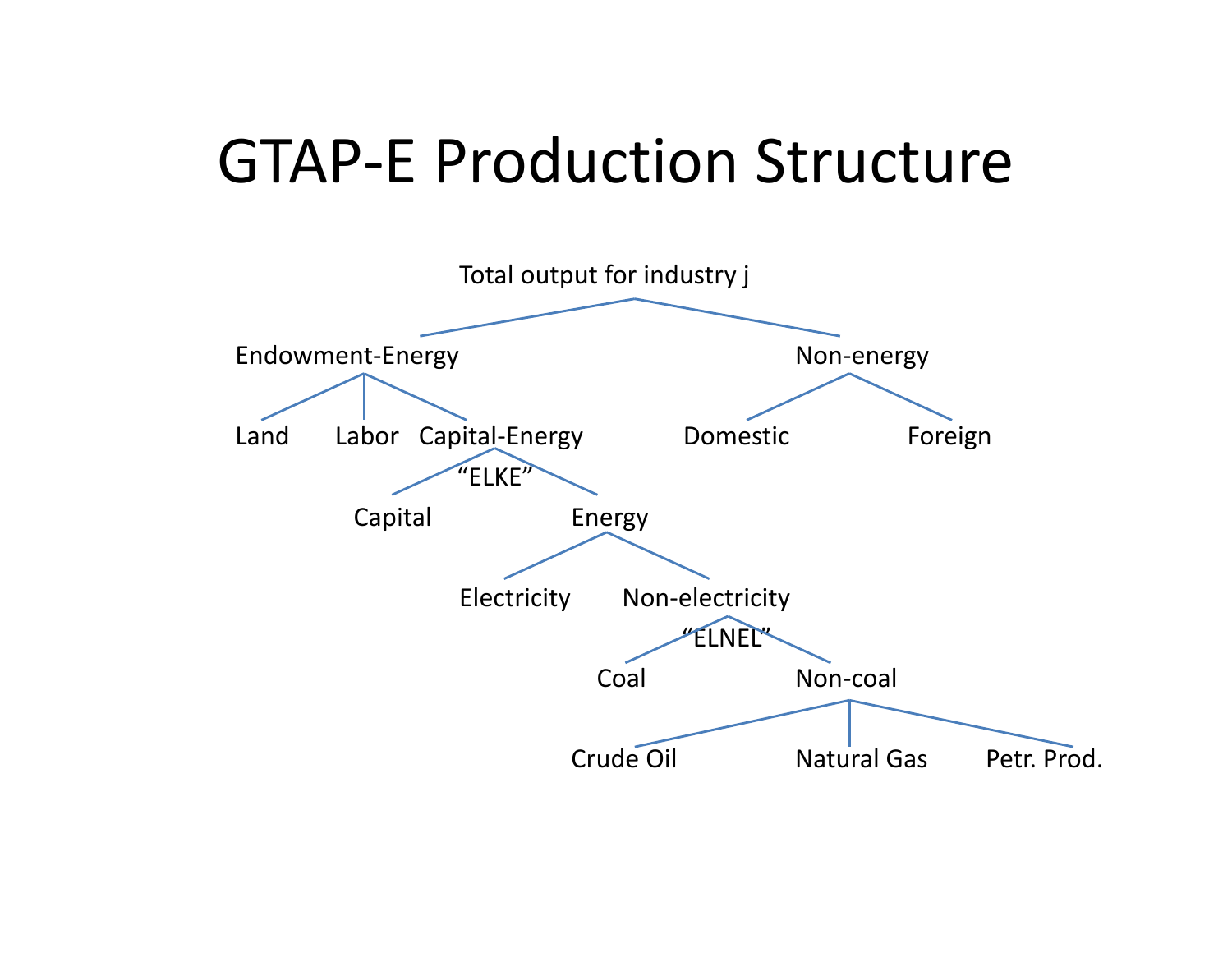# Study Design

| <b>j=ELECTRICITY,</b><br><b>r=ALL REGIONS</b> | <b>Short-run</b><br>elasticity | <b>Default elasticity</b> | Long-run<br>elasticity |
|-----------------------------------------------|--------------------------------|---------------------------|------------------------|
| "ELKE"<br>(K-E composite)                     | 0.0                            | 0.5                       | 1.0                    |
| "ELNEL"<br>(coal - non-coal composite)        | 0.0                            | 0.5                       | 1.0                    |

#### Interpretation

- • Change of ELKE represents the possibility of more flexible capital‐ energy substitution in electricity production (i.e. electricity with lower fossil fuel inputs relative to capital)
- •Change of ELNEL represents the possibility of more flexible coal‐to‐gas substitution in electricity generation

#### Policy Objective/Shock

- Shock: Pre-loaded Kyoto experiment ( $\approx$ 15% global reduction in CO<sub>2</sub>) with trading among all regions
- **•** Objective: Evaluate the sensitivity of the energy system and time horizon of analysis on cost of achieving the Kyoto emissions reduction targets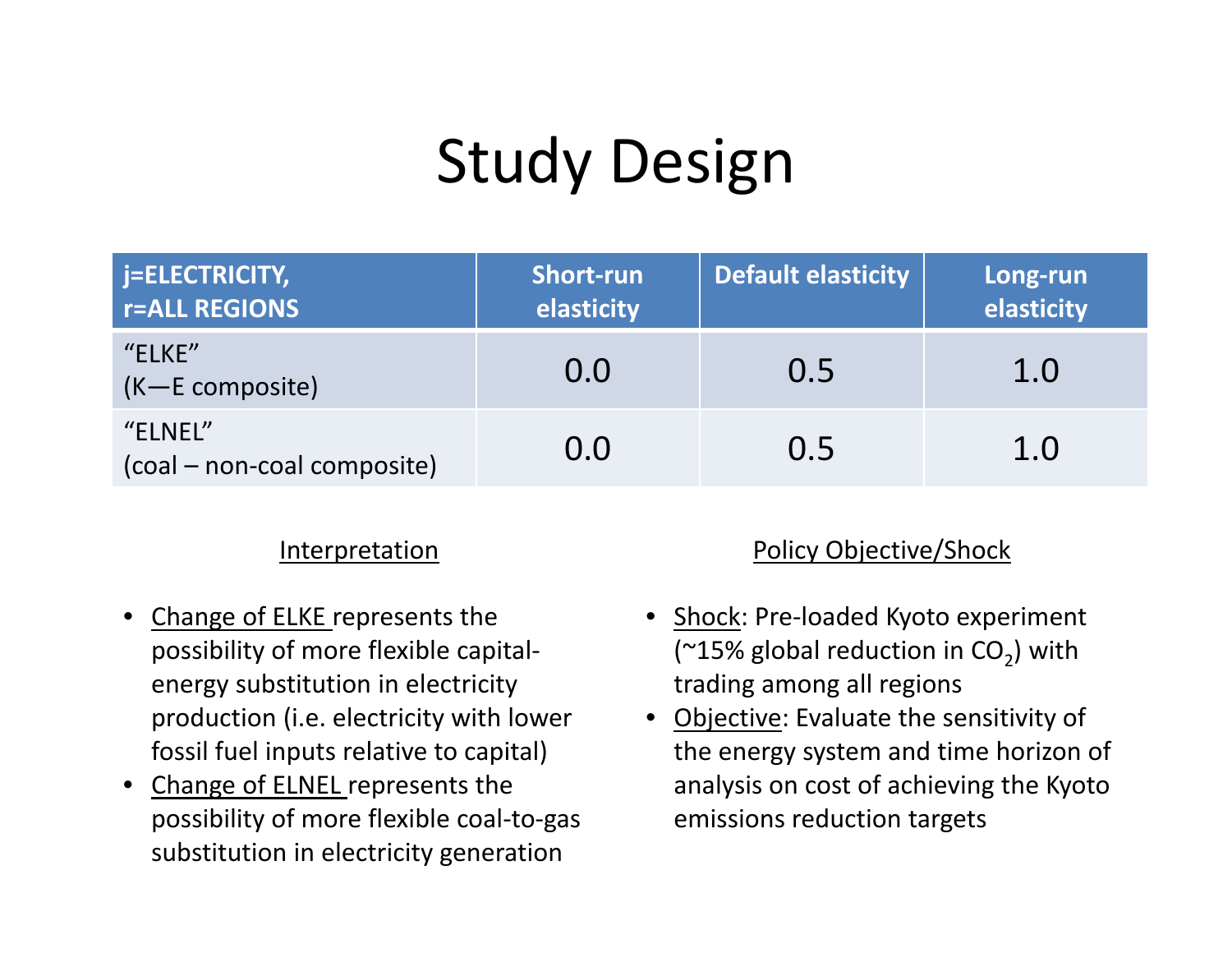### Abatement Costs

| \$/tonC             | <b>Short-run</b><br>response | <b>Default</b><br>response | Long-run<br>response |
|---------------------|------------------------------|----------------------------|----------------------|
| <b>USA</b>          | 38.54                        | 28.63                      | 22.49                |
| EU                  | 38.54                        | 28.63                      | 22.49                |
| <b>EEFSU</b>        | 38.29                        | 28.49                      | 22.41                |
| <b>JAPAN</b>        | 38.53                        | 28.62                      | 22.48                |
| <b>Rest Annex I</b> | 38.61                        | 28.67                      | 22.52                |
| E Exporters         | 38.65                        | 28.69                      | 22.53                |
| China/India         | 38.14                        | 28.41                      | 22.37                |
| <b>ROW</b>          | 38.46                        | 28.53                      | 22.46                |

- Global emissions trading harmonizes the resulting carbon price
- In all scenarios, total quantity of emissions reduction is identical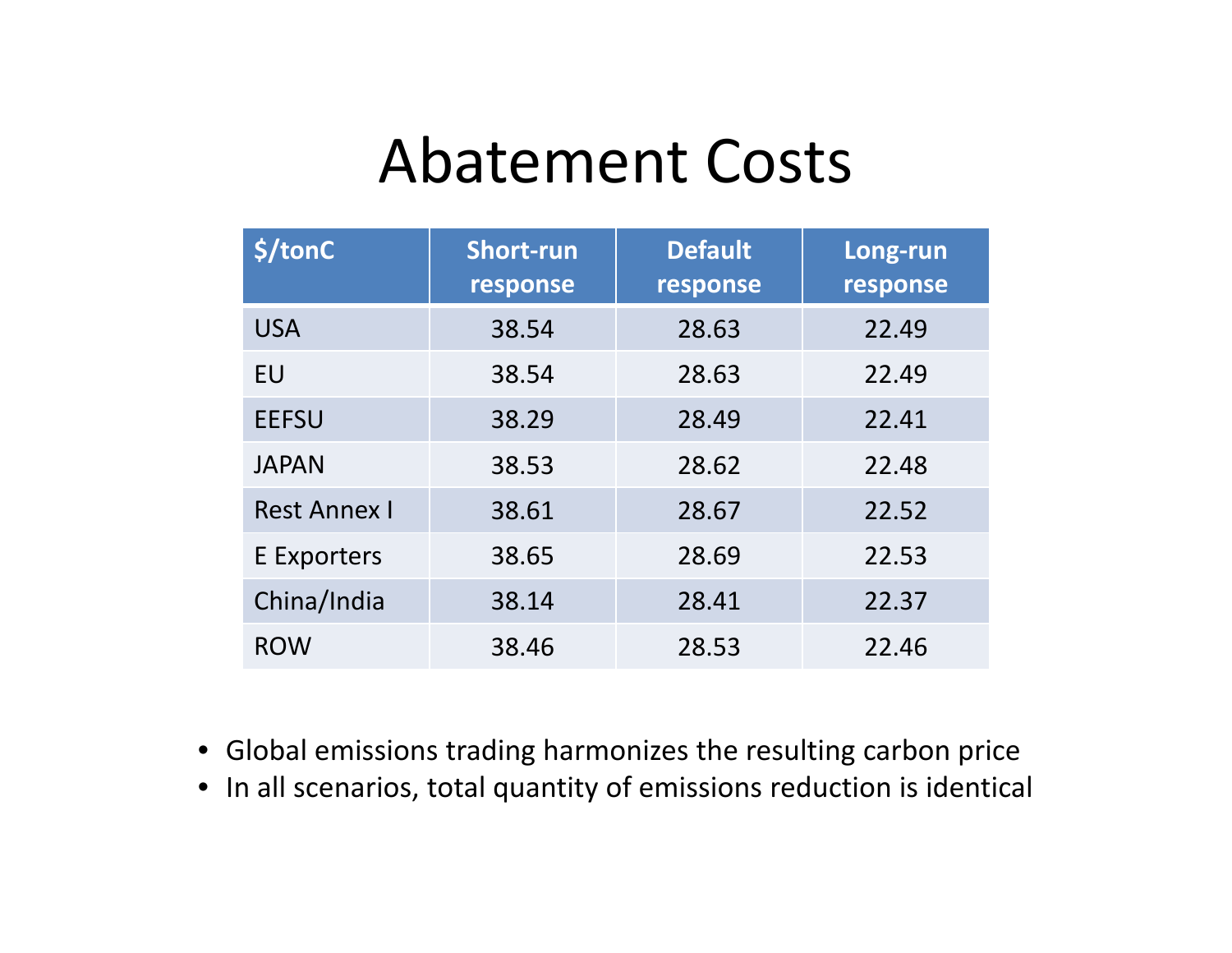## Welfare Utility change by region

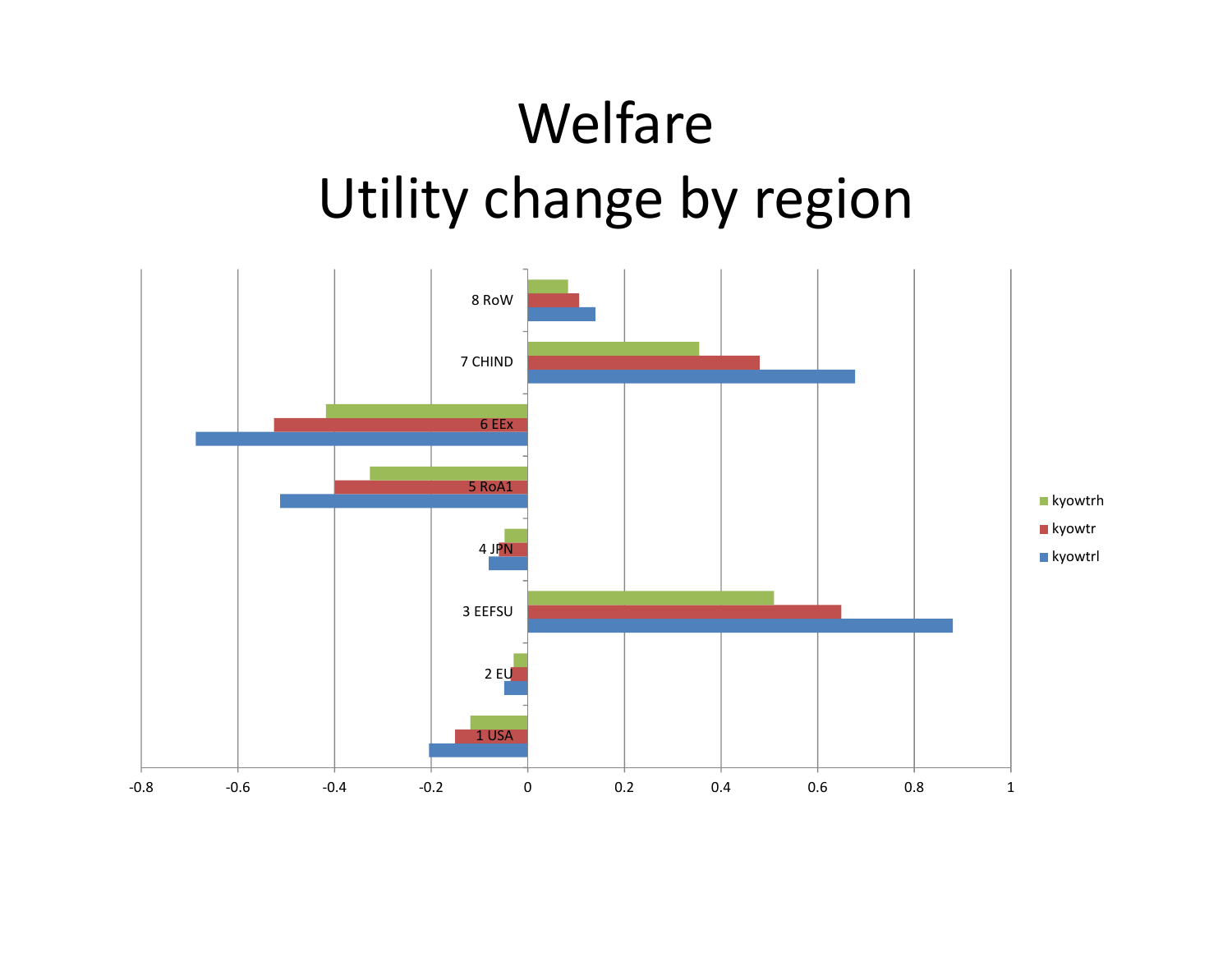#### WelfareUtility change by region ‐0.5 0 0.5 1 1.5 2 2.5 31 USA 2 EU3 EEFSU4 JPN5 RoA1 6 EEx 7 CHIND8 RoW**kyowtrh kyowtr kyowtrl**  $\overline{3}$ 1 USA2 EU3 EEFSU4 JPN5 RoA1 6 EEx 7 CHIND 8 RoW **kyowtrh kyowtr kyowtrl** Price index p(r) Regional income y(r)

‐0.5 0 0.5 1 1.5 2 2.5 3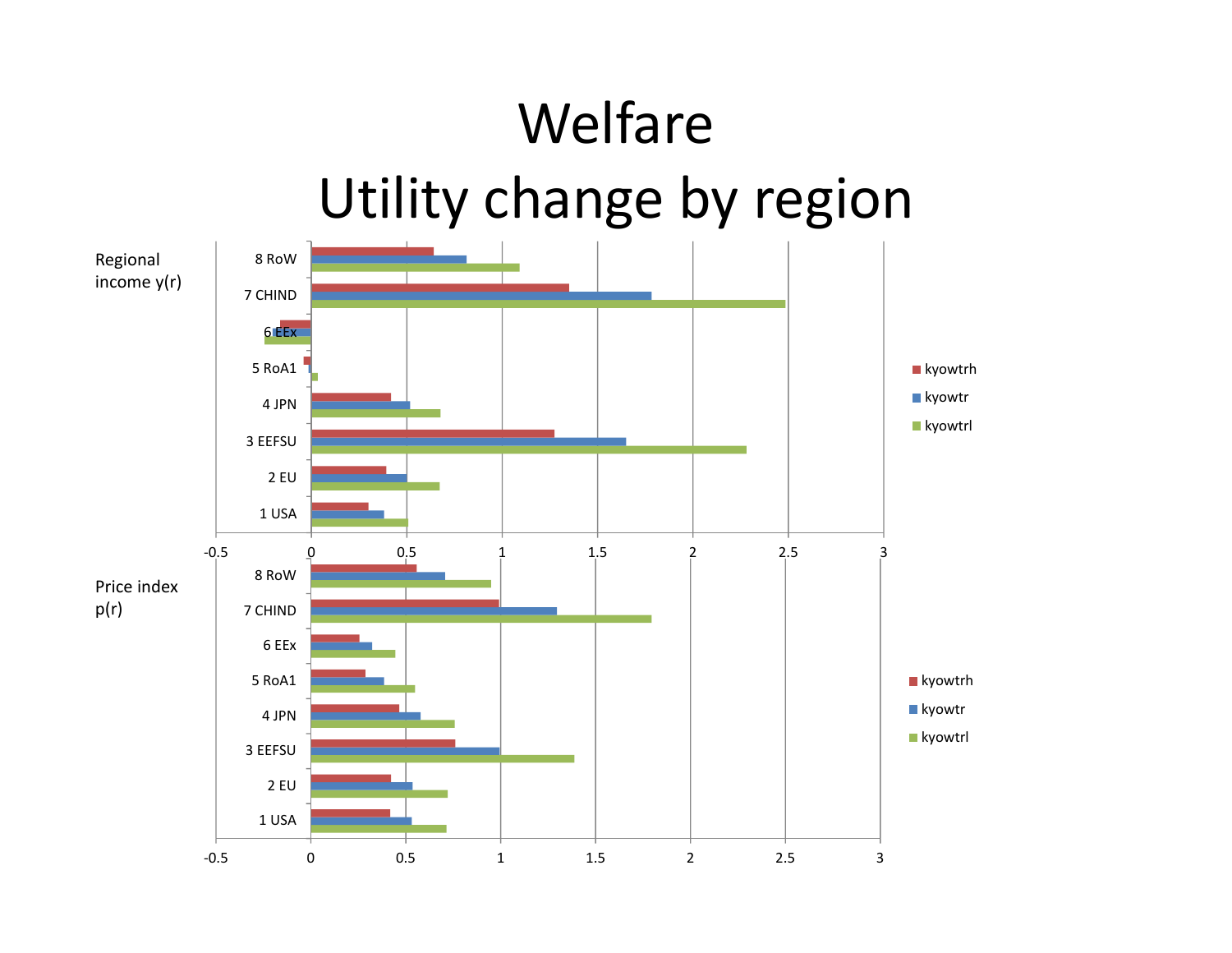## Effects of Nest at Coal – Non‐coal Composite

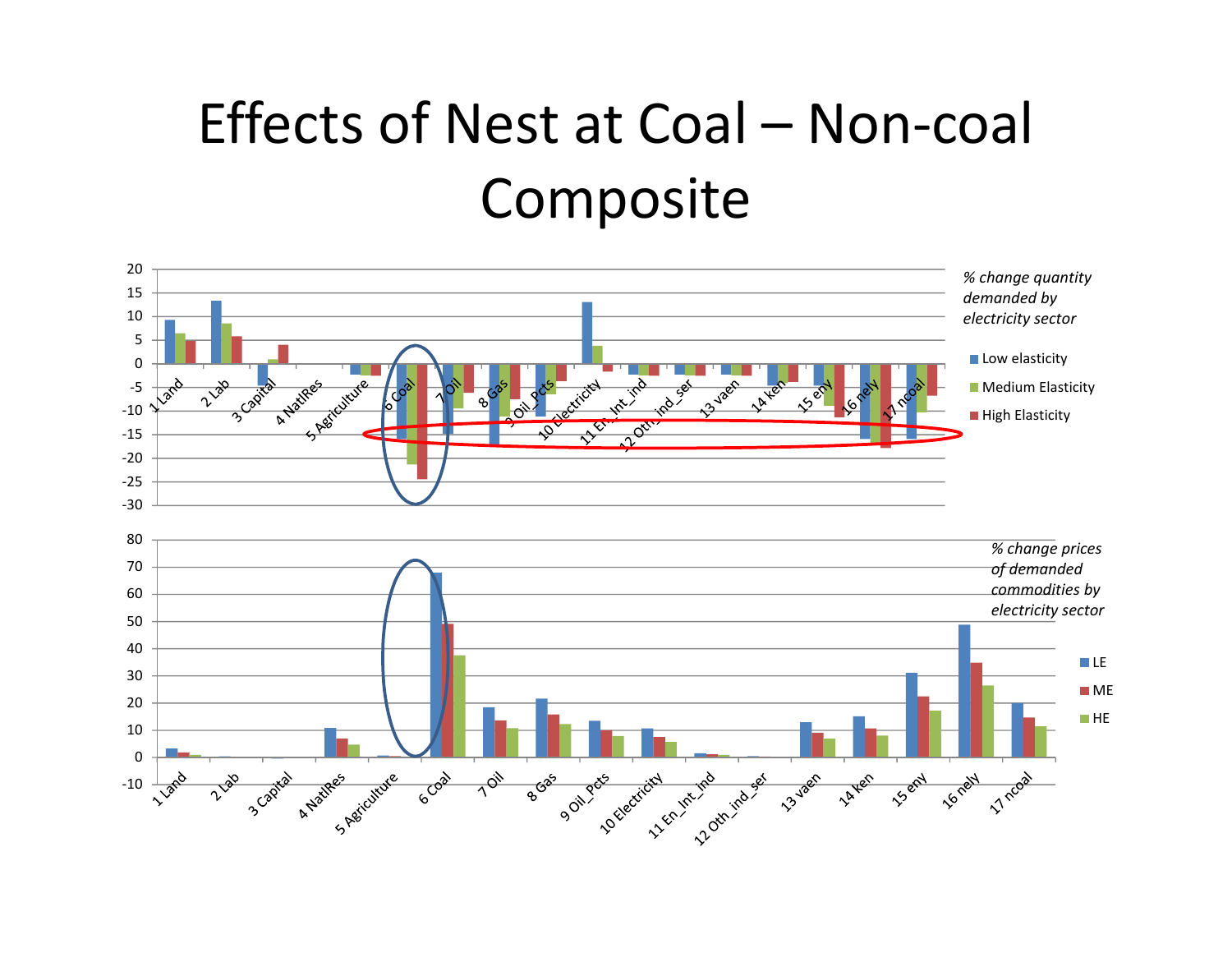## Effects of Nest at Energy ‐Capital